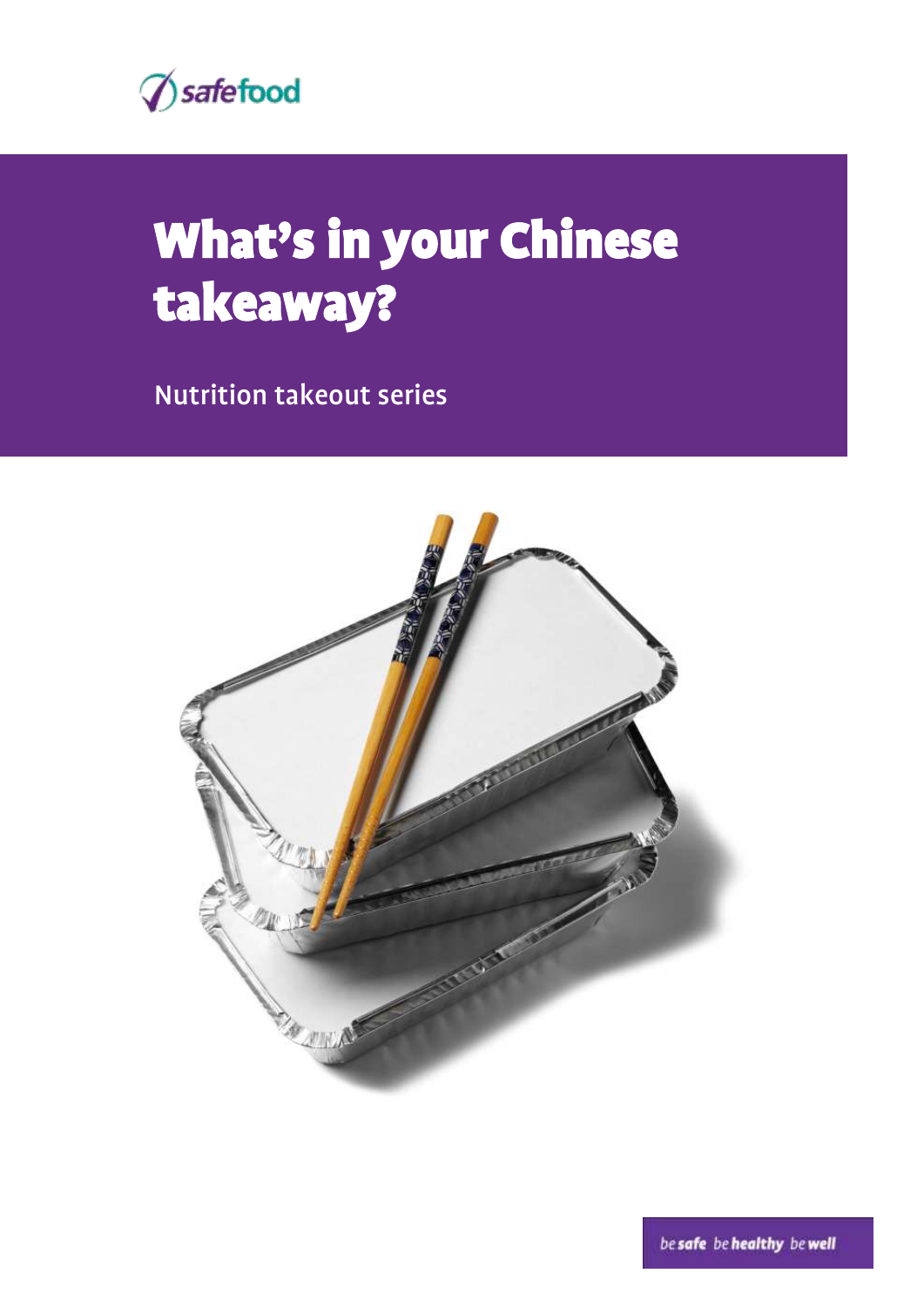# What's in your Chinese takeaway?

# Nutrition takeout series

ISBN: 978-1-905767-30-4

Publication date: October 2012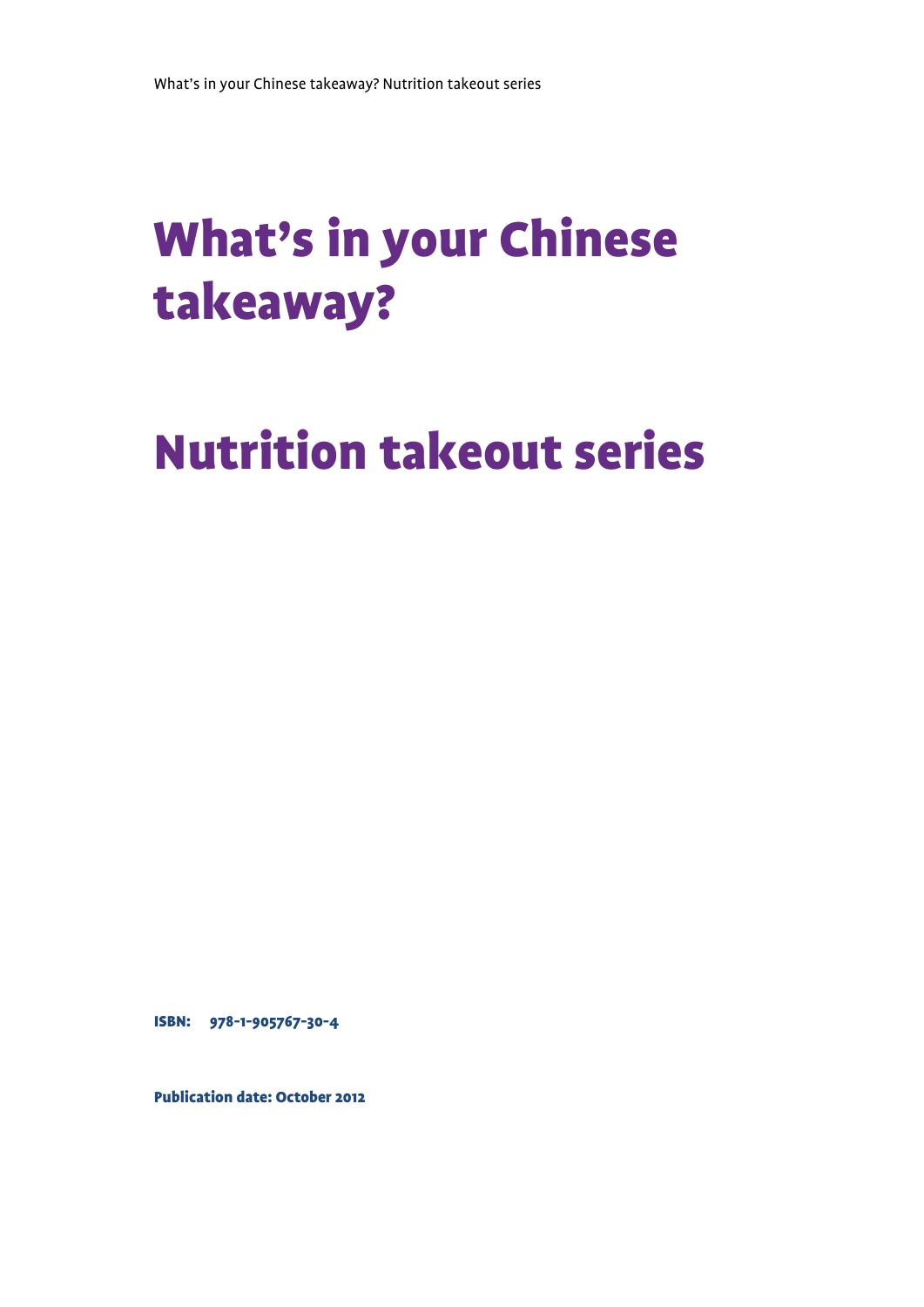# Acknowledgements

This survey is part of a series of nutritional surveys **safefood** has commissioned and is currently funding. These include:

- $\triangleright$  Chicken and potato Nutritional content of chicken and potato products in deli counters and takeaway outlets – completed in 2009
- $\triangleright$  Survey of salt levels in soup in catering establishments on the island of Ireland completed in 2011
- What's in that box? Nutritional content of a range of takeaway and shop-bought pizzas completed in 2012
- What's in that bun? Nutritional content of a range of takeaway burgers completed in 2012

safefood would like to thank everyone involved in the research and preparation of this report, including:

- $\triangleright$  Eolas International, who conducted the research and prepared a report on the findings
- The analytical staff of Eurofins, UK, and Agri-Food and Biosciences Institute (AFBI), Hillsborough, Northern Ireland, who completed product analysis.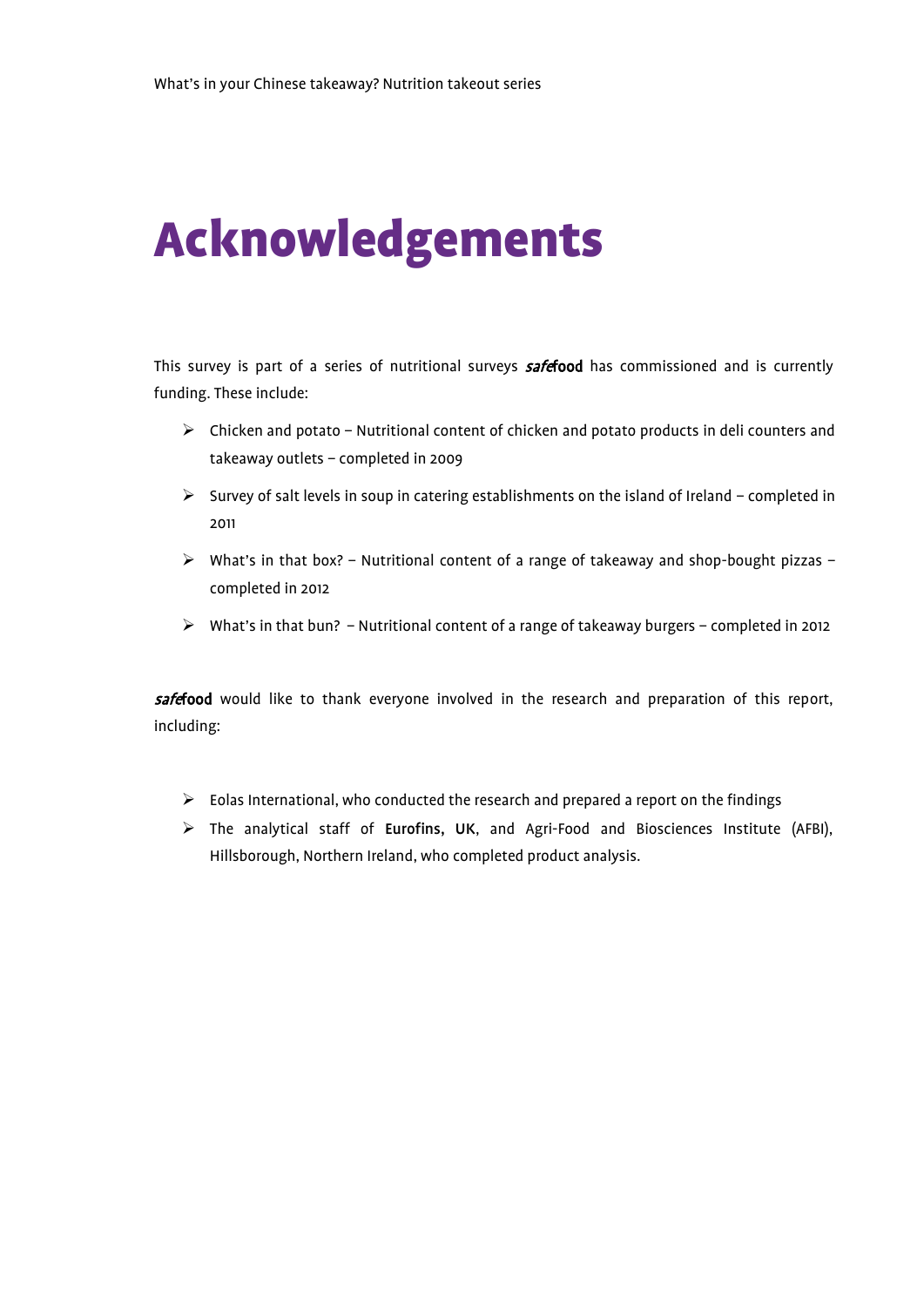# **Table of contents**

| 1                       |  |
|-------------------------|--|
| 2                       |  |
| $\overline{\mathbf{3}}$ |  |
|                         |  |
|                         |  |
| 4                       |  |
|                         |  |
|                         |  |
|                         |  |
|                         |  |
|                         |  |
|                         |  |
|                         |  |
| 5                       |  |
| 6                       |  |
|                         |  |
|                         |  |
|                         |  |
|                         |  |
|                         |  |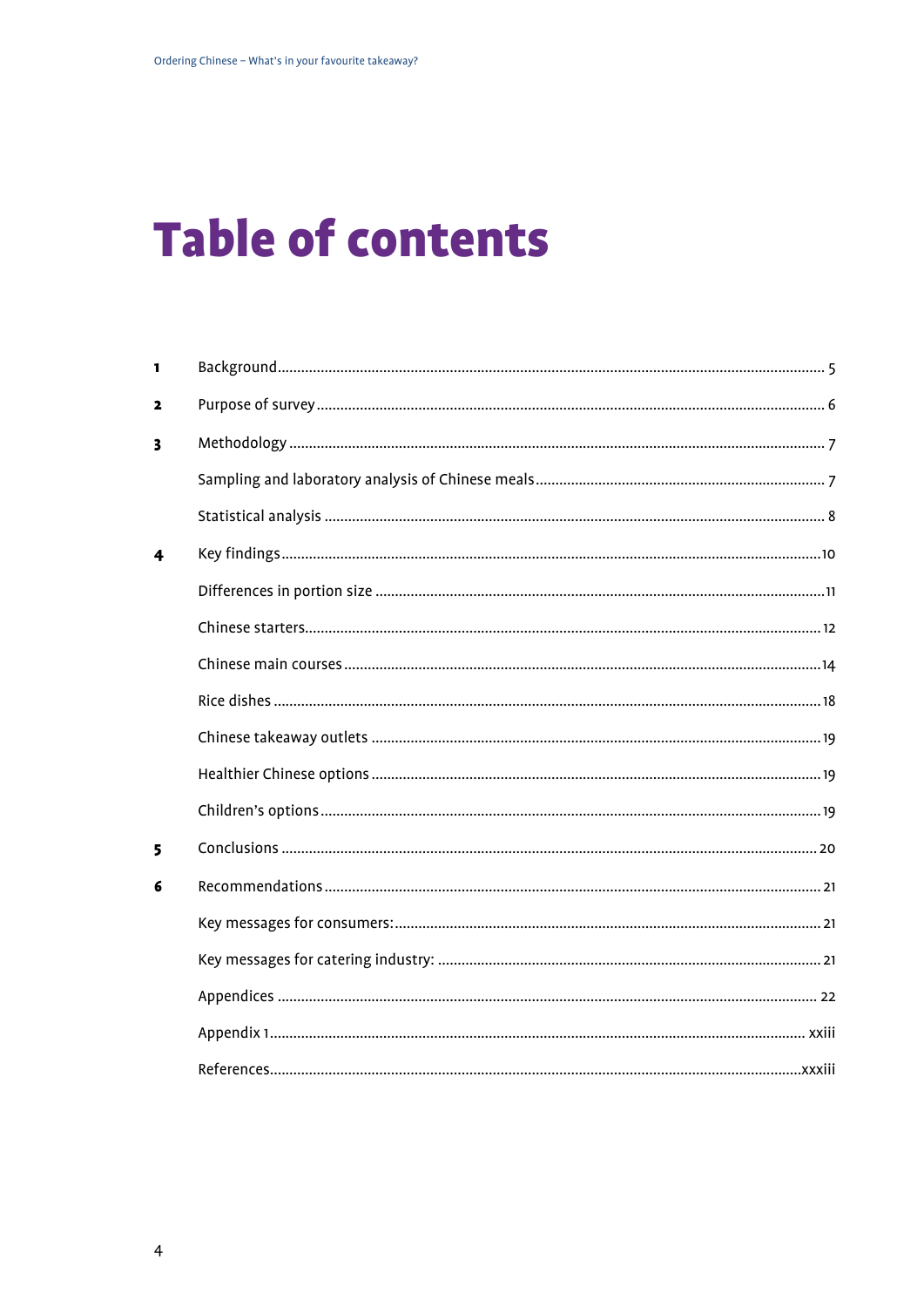# <span id="page-4-0"></span>**Background**

Excess body weight is the most important nutritional issue of our times, with two out of every three adults on the island of Ireland (IOI) currently classified as overweight or obese [\[1-3\]](#page-32-1). In addition, salt and fat intakes are high and consumption of fruit, vegetables and fibre on the IOI is low [\[2,](#page-32-2) [4\]](#page-32-3). This dietary pattern increases the risk of common chronic diseases such as cardiovascular disease, diabetes and certain cancers.

Lifestyles on the IOI have transformed over recent decades and this includes changes in our eating habits. There has been a rapid rise in the availability of 'convenient' and 'fast', cheap food, with eating food prepared outside the home becoming more and more common [\[3,](#page-32-4) [5-8\]](#page-32-5). Evidence suggests that in the current economic climate people are moving away from eating in restaurants to eating takeaways at home. In the Republic of Ireland (ROI), the 2011 National Adult and Nutrition Survey highlighted that 24 per cent of eating/drinking occasions involved food cooked 'outside the home' (i.e. in a restaurant/pub/coffee shop/takeaway) [\[2\]](#page-32-2).

The impact that food prepared outside of the home has on the nutrient intakes of adults, has been studied previously on the IOI [\[9,](#page-32-6) [10\]](#page-32-7). It was found that food prepared outside the home contains considerably more dietary fat than food prepared within the home and it is also lower in fibre and micronutrients [\[10\]](#page-32-7). **safefood** has commissioned previous nutritional surveys in the takeaway sector. These surveys revealed that certain foods i.e. potato, chicken, pizzas and burgers prepared outside the home are high in calories, fat and salt [\[11-14\]](#page-32-8). These surveys also reported that there are major differences in portion sizes across takeaway outlets on the IOI [\[11\]](#page-32-8).

Traditional Asian diets are low in fat and high in fruit, vegetables and fibre [\[15\]](#page-32-9). However, these traditional meals have been adapted to suit Western palates and, in doing so, different ingredients in different quantities are added, possibly increasing their fat and salt content. Recent research has found that Chinese is the single most popular style of meal across both takeaways and restaurants (excluding pub restaurants) on the IOI [\[16\]](#page-32-10). Given the diversity of Chinese dishes available, this survey was designed to provide an insight into the energy (calorie), total fat, saturated fat, protein and salt content of a range of Chinese meals from various Chinese takeaways, and Chinese restaurants with a takeaway service.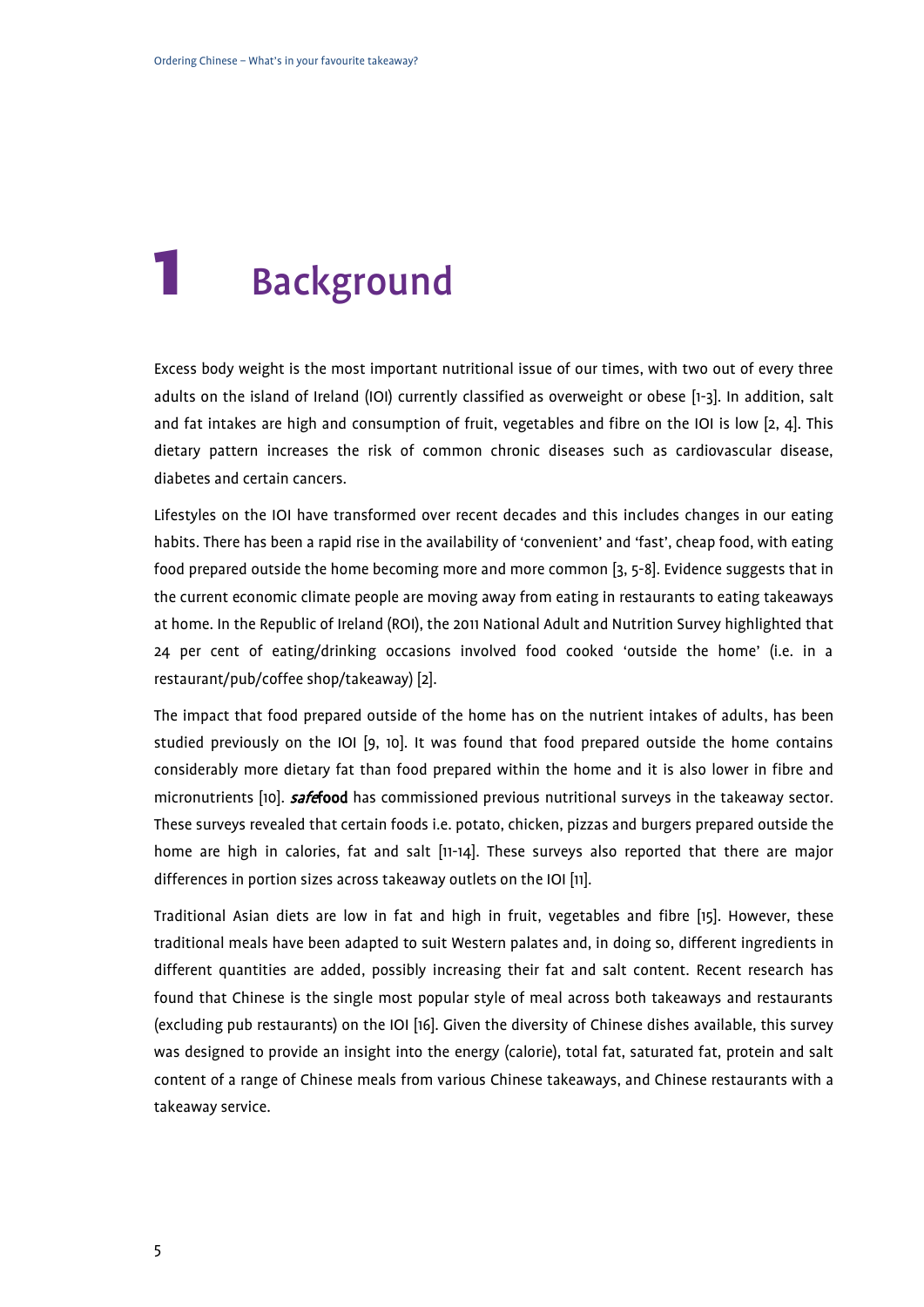# <span id="page-5-0"></span>2 Purpose of survey

The aim of this survey is to provide a snapshot of the nutritional composition of a sample of Chinese meals purchased from a selection of Chinese takeaway outlets, and Chinese restaurants with a takeaway service on the IOI.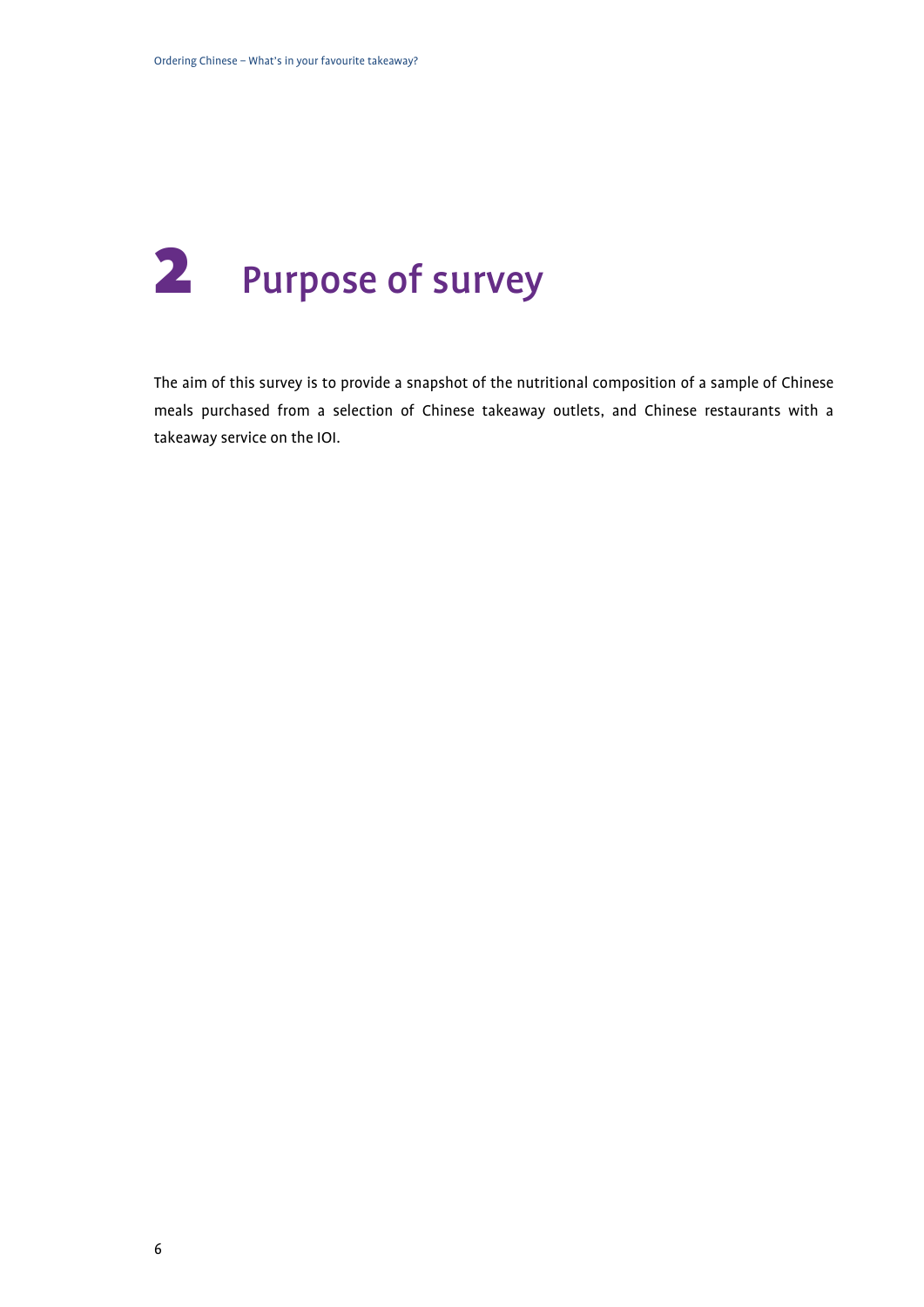# <span id="page-6-0"></span>**Methodology**

#### <span id="page-6-1"></span>Sampling and laboratory analysis of Chinese meals

A sampling protocol was developed and included the following four criteria:

- 1. Three popular starters (Prawn Crackers, Won Tons with Sweet and Sour Sauce, and Vegetable Spring Rolls), three popular main courses (Beef Curry, King Prawn Satay, and Sweet and Sour Chicken) and boiled and egg fried rice. A large number of takeaway menus were analysed prior to the development of this sampling protocol and the dishes that were most readily available across all menus were considered to be popular.
- 2. A range of Chinese takeaway outlets, including Chinese takeaways and Chinese restaurants with a takeaway service.
- 3. A two-third/one-third split between ROI and NI respectively.
- 4. Urban/rural locations of sampling.

In total, two hundred and twenty Chinese meal samples were purchased (ROI, n=146; NI, n=74) in duplicate from a total of 35 separate takeaway outlets across IOI (Table 1). These were subsequently analysed in a laboratory to establish their energy (calorie), total fat, saturated fat, protein and salt content.

For the purpose of collection, each sample was wrapped individually and a questionnaire recording information on the location, name and description of the sample (as described on the menu) was completed. Once in the laboratory, all samples were weighed to measure total portion size and were frozen until analysis. One of the duplicate samples was used for energy analysis and the second duplicate sample was used for total fat, saturated fat, protein and salt analysis. Protein, fat and salt concentrations were analysed using standardised techniques. Sample collection was completed by Eolas International Research, Ireland. The samples were subsequently analysed by two accredited laboratories - Eurofins, UK and Agri-Food Biosciences Institute (AFBI), NI.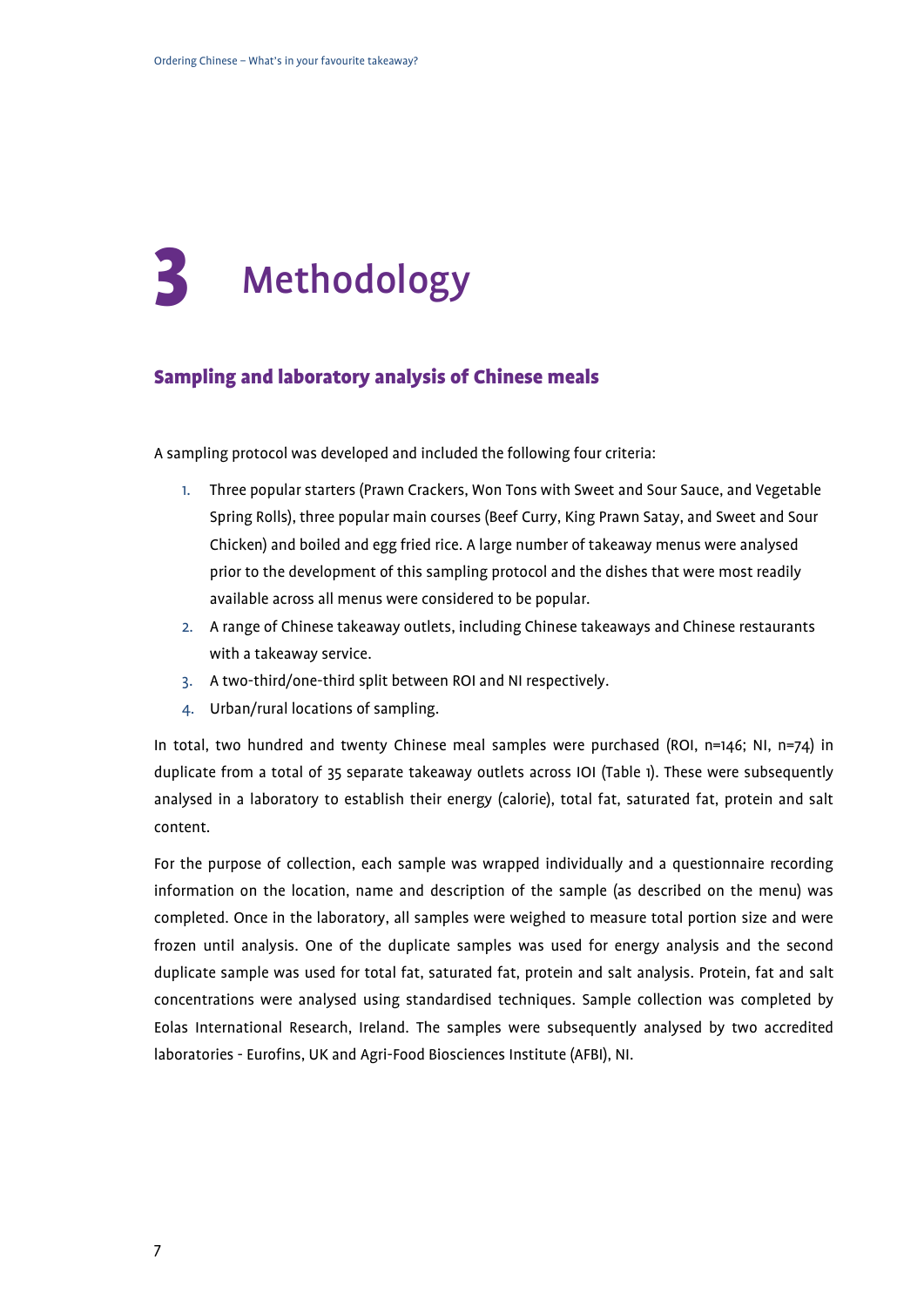#### Table 1: Summary of the Chinese meals sampled

|                 | <b>Chinese meal type</b>           | <b>Total</b> |
|-----------------|------------------------------------|--------------|
| <b>Starters</b> | <b>Prawn crackers</b>              | 30           |
| $(n=90)$        | Won tons with sweet and sour sauce | 30           |
|                 | <b>Vegetable spring rolls</b>      | 30           |
| <b>Mains</b>    | <b>Beef curry</b>                  | 30           |
| $(n=90)$        | King prawn satay                   | 30           |
|                 | Sweet and sour chicken             | 30           |
| <b>Rice</b>     | <b>Boiled rice</b>                 | 20           |
| $(n=40)$        | <b>Egg fried rice</b>              | 20           |
|                 | Total                              | 220          |

### <span id="page-7-0"></span>Statistical analysis

Data was analysed using the Statistical Package for Social Sciences (SPSS<sup>®</sup> for Windows, Version 18.0). P values ≤0.05 were considered to be statistically significant.

Guideline Daily Amounts (GDA) help people to understand approximately how many calories, and how much protein, carbohydrate, fat, saturated fat, fibre, sodium and sugars are required for a healthy diet. These values (Table 2) were used in this report to provide an estimate of how much each Chinese meal contributes to individual GDA levels and to allow for the easy comparison between different meal types.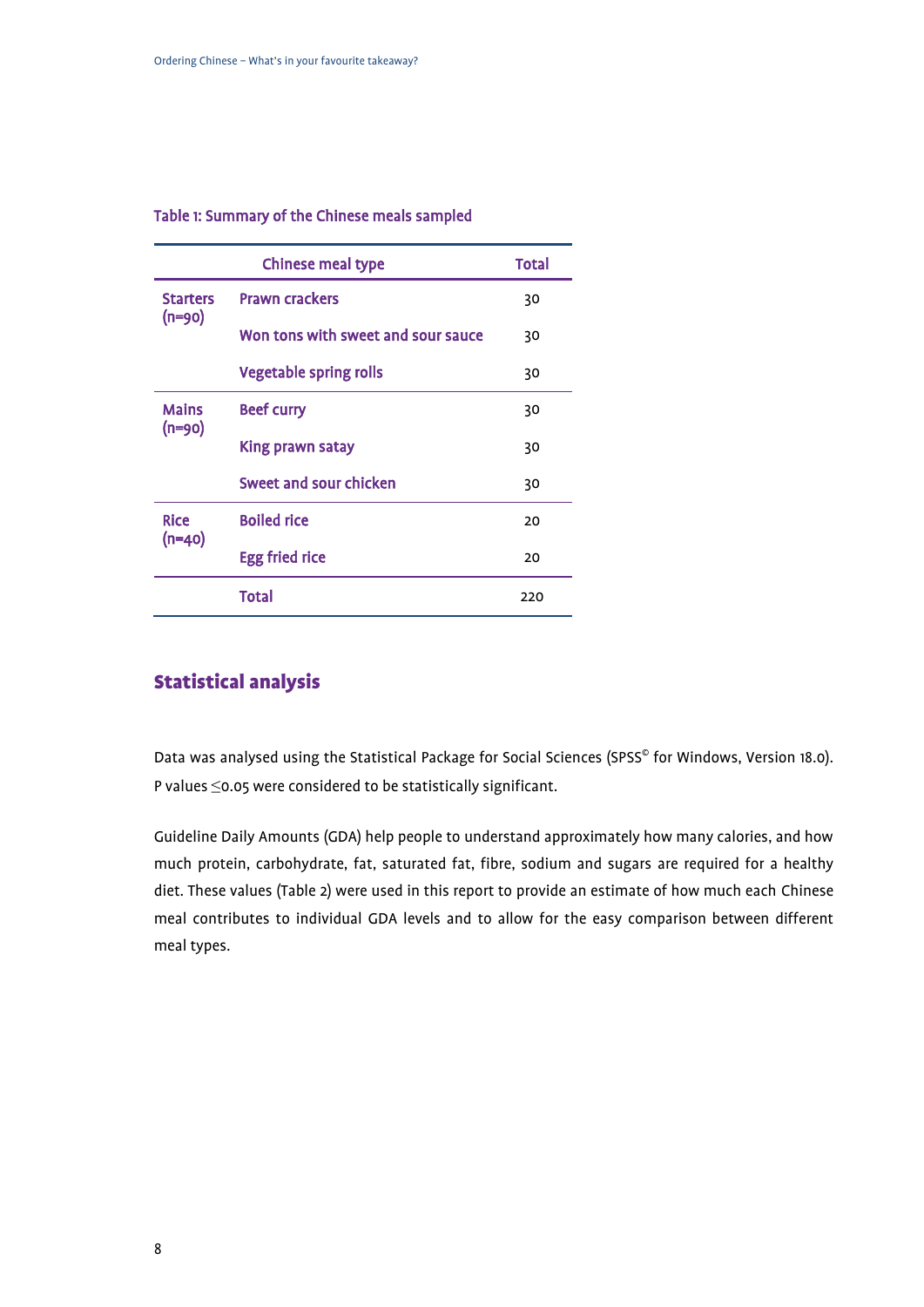### Table 2: Current adult GDA [\[17\]](#page-32-11)

| <b>Energy or nutrient</b> | <b>Adult</b>    |
|---------------------------|-----------------|
|                           | <b>GDA</b>      |
| <b>Energy</b>             | 2,000 kcal      |
| <b>Total fat</b>          | 70 g            |
| <b>Saturated fat</b>      | 20 <sub>g</sub> |
| Protein                   | 50 g            |
| Salt                      | 6g              |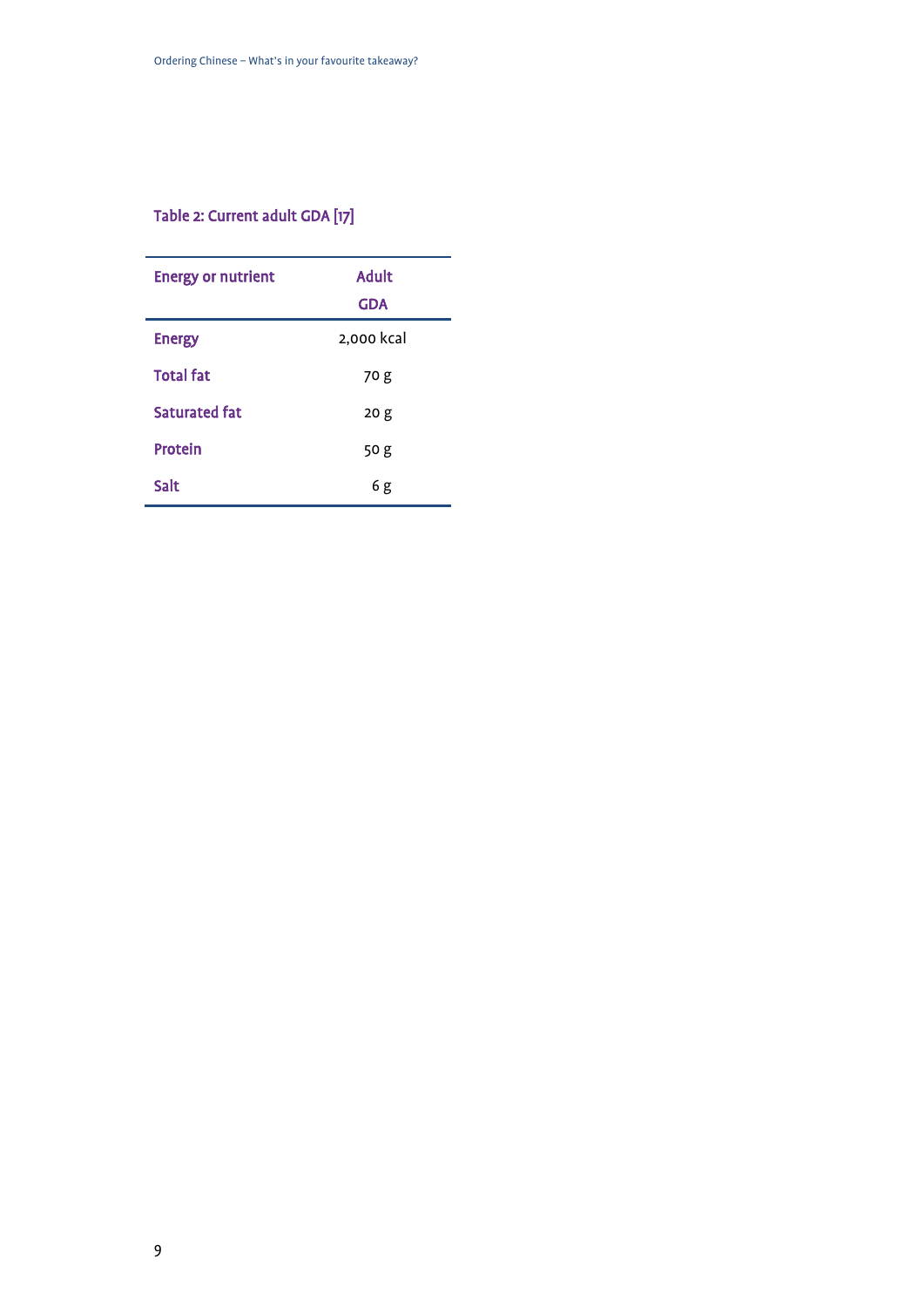# <span id="page-9-0"></span>**Key findings**

- $\triangleright$  A typical Chinese takeaway, consisting of a portion of vegetable spring rolls and sweet and sour chicken with egg fried rice, provides approximately 2,184 calories (109 per cent of the adult GDA for energy), 74 grams of total fat (106 per cent of the adult GDA for total fat), 14 grams of saturated fat (70 per cent of the adult GDA for saturated fat) and 10 grams of salt contributing 160 per cent of the adult GDA for salt.
- $\triangleright$  Portion sizes varied considerably and were large. Five-fold differences were found among portions of prawn crackers, while a three-fold difference was seen across portions of won tons and vegetable spring rolls. Main course portion sizes were found to be enough for two people with the average portion of beef curry and sweet and sour chicken exceeding the Food Standards Agency's recommended average portion size by 195 grams and 220 grams respectively. The average portion of boiled and egg fried rice was also found to be enough for two, weighing 323 grams and 359 grams respectively.
- A portion of prawn crackers (104 grams) contained on average 608 kcals (30 per cent of the adult GDA for energy) and 39 grams of total fat (56 per cent of the adult GDA for total fat). A portion of vegetable spring rolls (147 grams) had the lowest amount of calories, total fat and saturated fat when compared to the other two starter types.
- $\triangleright$  With an average of 1,106 calories and 41 grams per portion, sweet and sour chicken was found to have the highest energy and total fat content respectively, while a beef curry was found to have the highest saturated fat and salt content with 10 grams and 7 grams per portion respectively.
- $\triangleright$  A portion of egg fried rice contained on average 727 calories (36 per cent of the adult GDA for energy), 14 grams of total fat and 3 grams of saturated fat (20 per cent and 15 per cent of the adult GDA for total fat and saturated fat respectively). Boiled rice provides approximately 160 less calories, 12 less grams of total fat and 2.5 less grams of saturated fat per portion making it the healthier option.
- $\triangleright$  This survey found that Chinese takeaways are a major source of salt. Each starter type was found to have on average 2 grams of salt per portion (33 per cent of the adult GDA for salt). Average portions of beef curry (6.85 grams) and king prawn satay (6.44 grams) both contained over 100 per cent of the adult GDA for salt. In some instances salt levels were found to exceed twice the adult GDA. In terms of rice, the average portion of egg fried rice was found to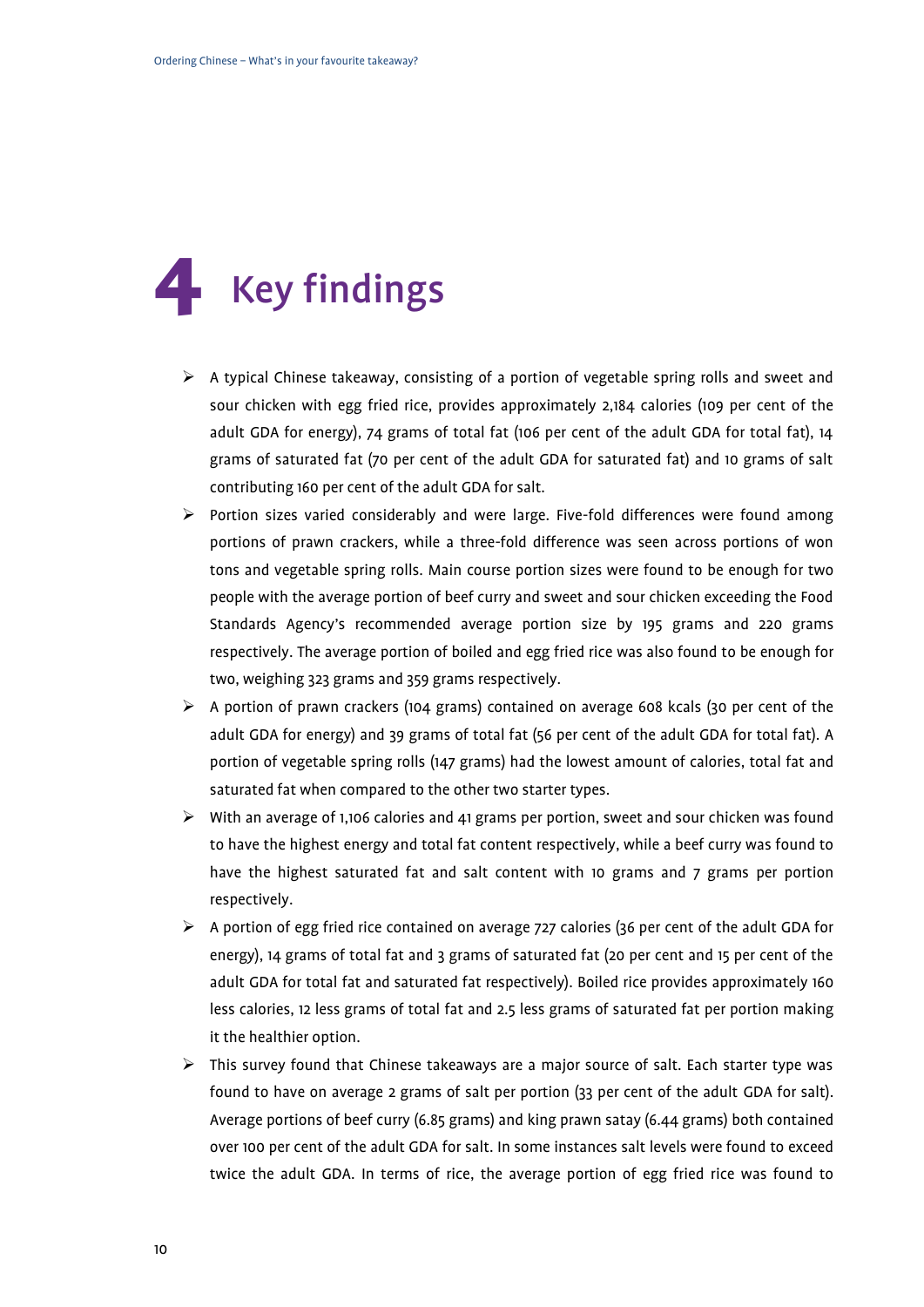contain 4 grams of salt (67 per cent of the adult GDA for salt) while boiled rice had negligible salt values.

#### <span id="page-10-0"></span>Differences in portion size

Of the 90 starters surveyed, average portion weights per starter type were 104 grams for the prawn crackers, 183 grams for won tons with a sweet and sour sauce and 147 grams for vegetable spring rolls.

Of the 90 main courses analysed, average portion weights per main course were 555 grams for a beef curry, 517 grams for the king prawn satay and 520 grams for the sweet and sour chicken.

Of the 40 rice samples analysed, boiled rice had an average portion weight of 323 grams and egg fried rice had an average portion weight of 359 grams.

Portion sizes varied considerably and were large. In some cases there were four- to five-fold differences found between minimum and maximum portion sizes. The weight range across starters was substantial with five-fold differences found among portions of prawn crackers while a three-fold difference was seen across portions of won tons and vegetable spring rolls. Main course portion sizes were found to be enough for two people, with the average portion of beef curry and sweet and sour chicken exceeding the Food Standards Agency's recommended average portion size for a typical beef and sweet and sour dish by 195 grams and 220 grams respectively. The average portion of boiled and egg fried rice was also found to be enough for two, weighing 323 grams and 359 grams respectively [\[18\]](#page-32-12) (Table 3).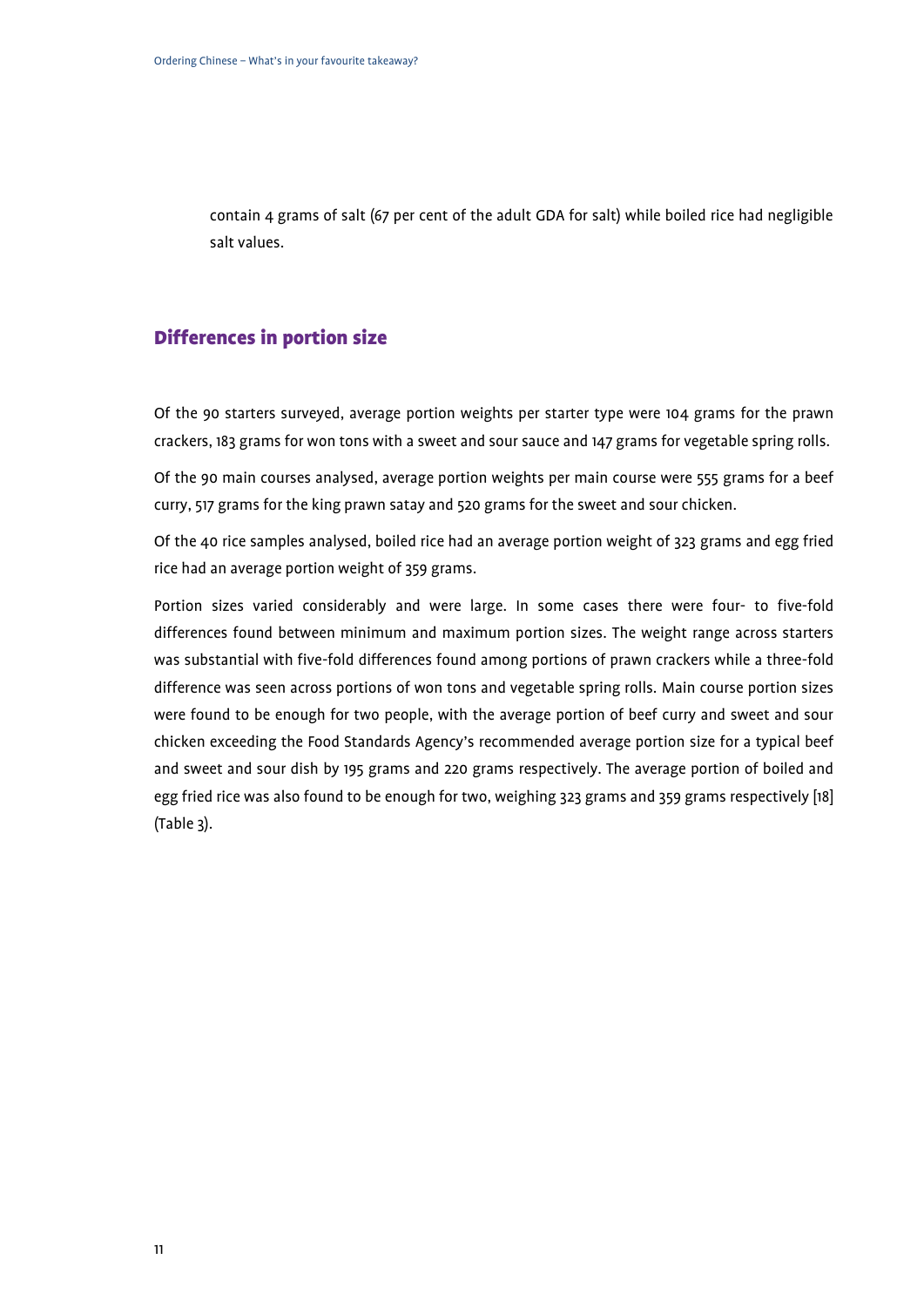| <b>Chinese meal type</b>              | Average portion weight (g) | Min weight (g) | Max weight (g) |
|---------------------------------------|----------------------------|----------------|----------------|
|                                       | Mean                       | Mean           | Mean           |
| <b>Starters</b>                       |                            |                |                |
| <b>Prawn crackers</b>                 | 104                        | 58             | 270            |
| Won tons with sweet<br>and sour sauce | 183                        | 106            | 324            |
| <b>Vegetable spring roll</b>          | 147                        | 94             | 270            |
| <b>Mains</b>                          |                            |                |                |
| <b>Beef curry</b>                     | 555                        | 380            | 768            |
| King prawn satay                      | 517                        | 345            | 786            |
| <b>Sweet and sour</b><br>chicken      | 520                        | 378            | 735            |
| <b>Rice</b>                           |                            |                |                |
| <b>Boiled rice</b>                    | 323                        | 261            | 392            |
| <b>Egg fried rice</b>                 | 359                        | 290            | 452            |

#### Table 3: Average, minimum and maximum portion weight per Chinese meal

### <span id="page-11-0"></span>Chinese starters

Although it was found to have the lightest portion weight amongst the three starter types analysed, the average portion of prawn crackers (104 grams) was found to have the highest levels of energy (calories), total and saturated fat, when compared to either a portion of won tons with sweet and sour sauce or a portion of vegetable spring rolls. An average portion of prawn crackers was found to have 608 calories (30 per cent of the adult GDA for energy) and relatively high levels of total fat (39 grams - 56 per cent of the adult GDA for total fat), saturated fat (6 grams – 30 per cent of the adult GDA for saturated fat) and salt (2 grams – 33 per cent of the adult GDA for salt) (Table 4). In some instances a portion of prawn crackers was found to have over 100 per cent of the adult GDA for total fat (Table 5). Even spring rolls, which had the lowest number of calories per portion, contributed 19 grams of total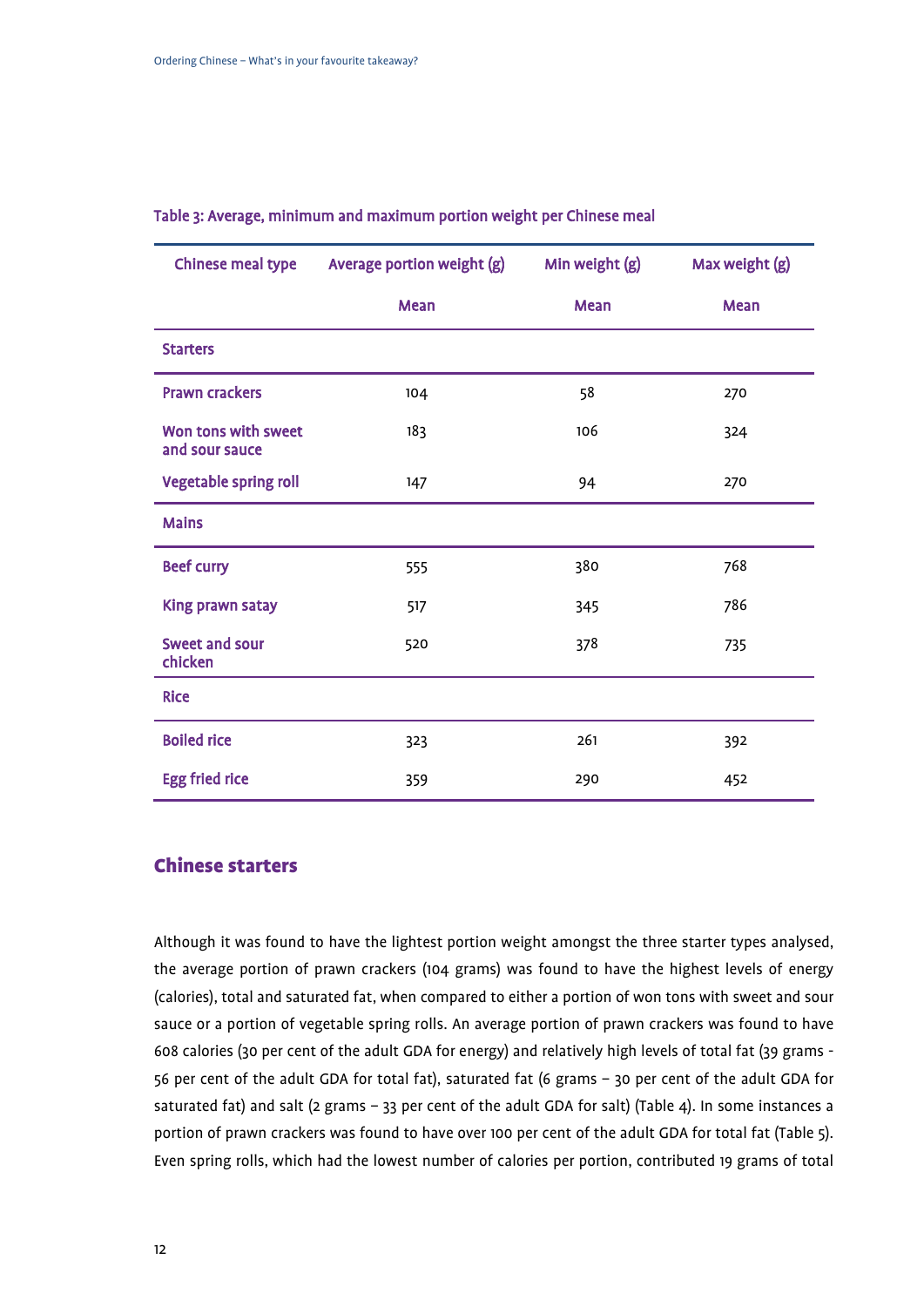fat (27 per cent of the adult GDA for total fat) and 4 grams of saturated fat (20 per cent of the adult GDA for saturated fat) per portion (Table 4). Salt levels across the three starter types were similar, with each dish contributing to approximately one-third of the adult GDA for salt.

Table 4: Mean value and % adult GDA for energy and nutrient content analysed per Chinese starter type (per portion)

| <b>Parameter</b>  | Prawn<br>crackers | <b>GDA</b><br>(% ) | Won ton with<br>sweet and sour<br>sauce | <b>GDA</b><br>(% ) | Vegetable<br>spring roll | <b>GDA</b><br>(% ) |
|-------------------|-------------------|--------------------|-----------------------------------------|--------------------|--------------------------|--------------------|
| Energy (kcal)     | 608               | 30                 | 543                                     | 27                 | 351                      | 18                 |
| Total fat (g)     | 39                | 56                 | 22                                      | 31                 | 19                       | 27                 |
| Saturated fat (g) | 6                 | 30                 | 5                                       | 25                 | $\overline{4}$           | 20                 |
| Protein (g)       | [0.41]            | 0.8                | 13                                      | 27                 | 5                        | 11                 |
| Salt (g)          | $\overline{2}$    | 33                 | $\overline{2}$                          | 33                 | $\overline{2}$           | 33                 |

(Values circled in green demonstrate the lowest parameter values and those circled in red highlight the highest)

Table 5 shows the range of values found in the parameters measured for each variety of Chinese starter sampled. The nutritional ranges were large. There was a nine-fold difference seen in saturated fat across won tons with sweet and sour sauce and total fat levels ranged from 10.1 grams to 52.1 grams. A five-fold difference was found in salt across all three starter types. Refer to Appendices A and C for full results.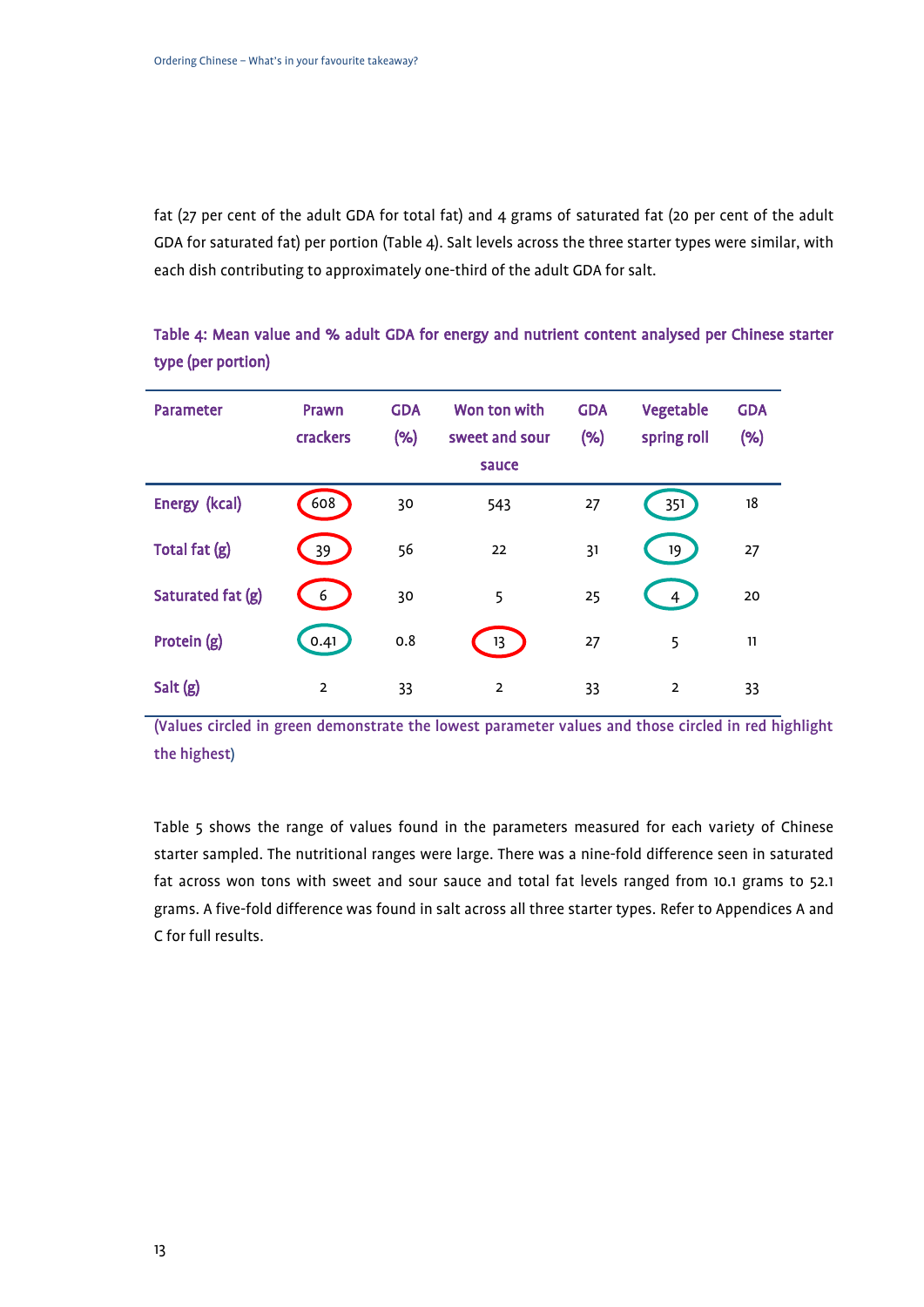|                      |                | <b>Prawn crackers</b> |            |                   |                | Won ton with sweet and sour<br>sauce |            |                 |                |                      | <b>Vegetable spring roll</b> |                      |
|----------------------|----------------|-----------------------|------------|-------------------|----------------|--------------------------------------|------------|-----------------|----------------|----------------------|------------------------------|----------------------|
| <b>Parameter</b>     | Min            | <b>GDA</b><br>(% )    | <b>Max</b> | <b>GDA</b><br>(%) | Min            | <b>GDA</b><br>(%)                    | <b>Max</b> | <b>GDA</b><br>% | Min            | <b>GDA</b><br>$(\%)$ | <b>Max</b>                   | <b>GDA</b><br>$(\%)$ |
| <b>Energy (kcal)</b> | 358            | 18                    | 1398       | 70                | 327            | 16                                   | 1032       | 52              | 228            | 11                   | 545                          | 27                   |
| Total fat (g)        | 21             | 30                    | 98         | 140               | 10             | 14                                   | 52         | 74              | 9              | 13                   | 32                           | 46                   |
| Saturated fat (g)    | $\overline{2}$ | $10\,$                | 15         | 75                | $\overline{2}$ | 10                                   | 17         | 85              | $\mathbf 2$    | 10                   | $\overline{7}$               | 35                   |
| Protein (g)          | 0.17           | $\overline{2}$        | 1.14       | $\overline{2}$    | $\overline{4}$ | $\bf 8$                              | 31         | 62              | $\overline{3}$ | 6                    | 15                           | 30                   |
| Salt (g)             | 1              | 16                    | 5          | 83                | 1              | 16                                   | 5          | 83              | $\mathbf{1}$   | 16                   | 5                            | 83                   |

#### Table 5: Ranges for nutritional parameters analysed per Chinese starter type (per portion)

#### <span id="page-13-0"></span>Chinese main courses

Across all main courses, no one main course could be considered healthy (Tables 6 and 7, and Figure 1). Refer to Appendices A and C for full results.

With an average of 1,106 kcals, 55 per cent of the adult GDA for energy, sweet and sour chicken was found to have the greatest number of calories per portion when compared to either a beef curry (791 kcals – 40 per cent of the adult GDA for energy) or a king prawn satay (608 kcals or 30 per cent of the adult GDA for energy).

This survey found that the average portion of beef curry (555 grams) contained over half the adult GDA for total fat, saturated fat and protein and over one hundred per cent of the adult GDA for salt (Table 6 and Figure 1).

Per portion, a king prawn satay was found to have the lowest number of calories (608 kcals) and the also the lowest levels of total fat (28 grams) and saturated fat (7 grams) when compared to the other two main courses. It was also found to be the lowest contributor of protein when compared to either a beef curry or a sweet and sour chicken (both containing 46 grams of protein - 92 per cent of the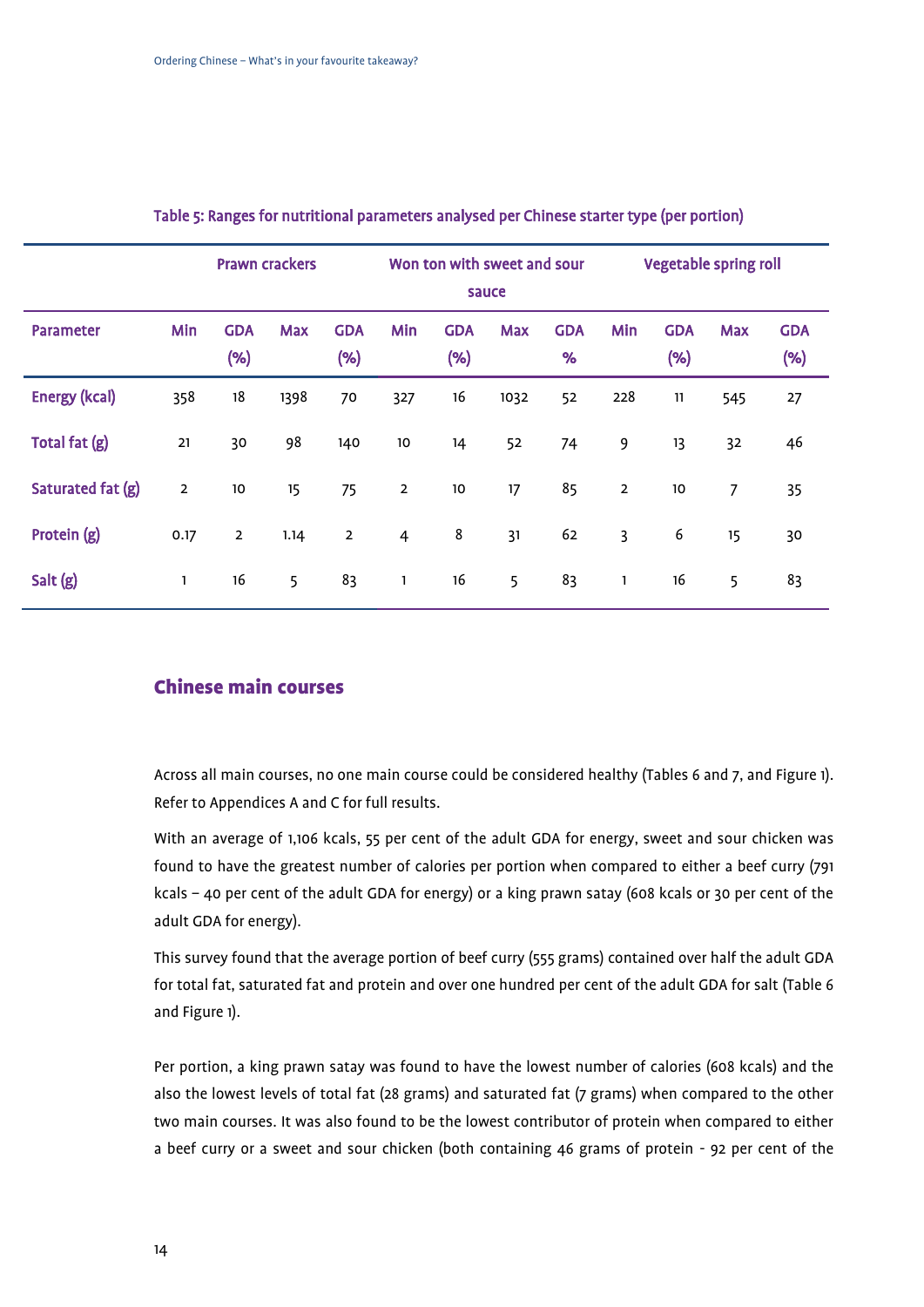adult GDA for protein respectively), however with 30 grams per portion it still provided 60 per cent of the adult GDA (Table 6 and Figure 1).

The average portion of sweet and sour chicken (520 grams) was found to be similar to a beef curry in its total fat content and similar to the king prawn satay in its saturated fat content, containing over 40 grams of total fat and 7 grams of saturated fat (Table 6 and Figure 1).

On average all three dishes contributed two-thirds or more of the adult GDA for salt. Both the beef curry (6.85 grams) and the king prawn satay (6.44 grams) were found to have over 100 per cent of the adult GDA, and in some instances exceeded twice the adult GDA for salt (Tables 6 and 7). With an average salt value of 4.23 grams per portion, sweet and sour chicken was found to have statistically less salt when compared to the other two dishes (Tables 6 and 7).

| <b>Parameter</b>     | <b>Beef curry</b> | <b>GDA</b><br>(%) | <b>King prawn</b><br>satay | <b>GDA</b><br>(% ) | Sweet and<br>sour chicken | <b>GDA</b><br>(%) |
|----------------------|-------------------|-------------------|----------------------------|--------------------|---------------------------|-------------------|
| <b>Energy (kcal)</b> | 791               | 40                | 608                        | 30                 | 1106                      | 55                |
| Total fat (g)        | 37                | 53                | 28                         | 40                 | 41                        | 59                |
| Saturated fat (g)    | 10 <sub>10</sub>  | 50                |                            | 35                 |                           | 35                |
| Protein (g)          | 46                | 92                | 30                         | 60                 | 46                        | 92                |
| Salt (g)             | 7                 | 116               | 6                          | 100                | 4                         | 67                |

Table 6: Mean value and % adult GDA for energy and nutrient content analysed per Chinese main course type (per portion)

(Values circled in green demonstrate the lowest parameter values and those circled in red highlight the highest)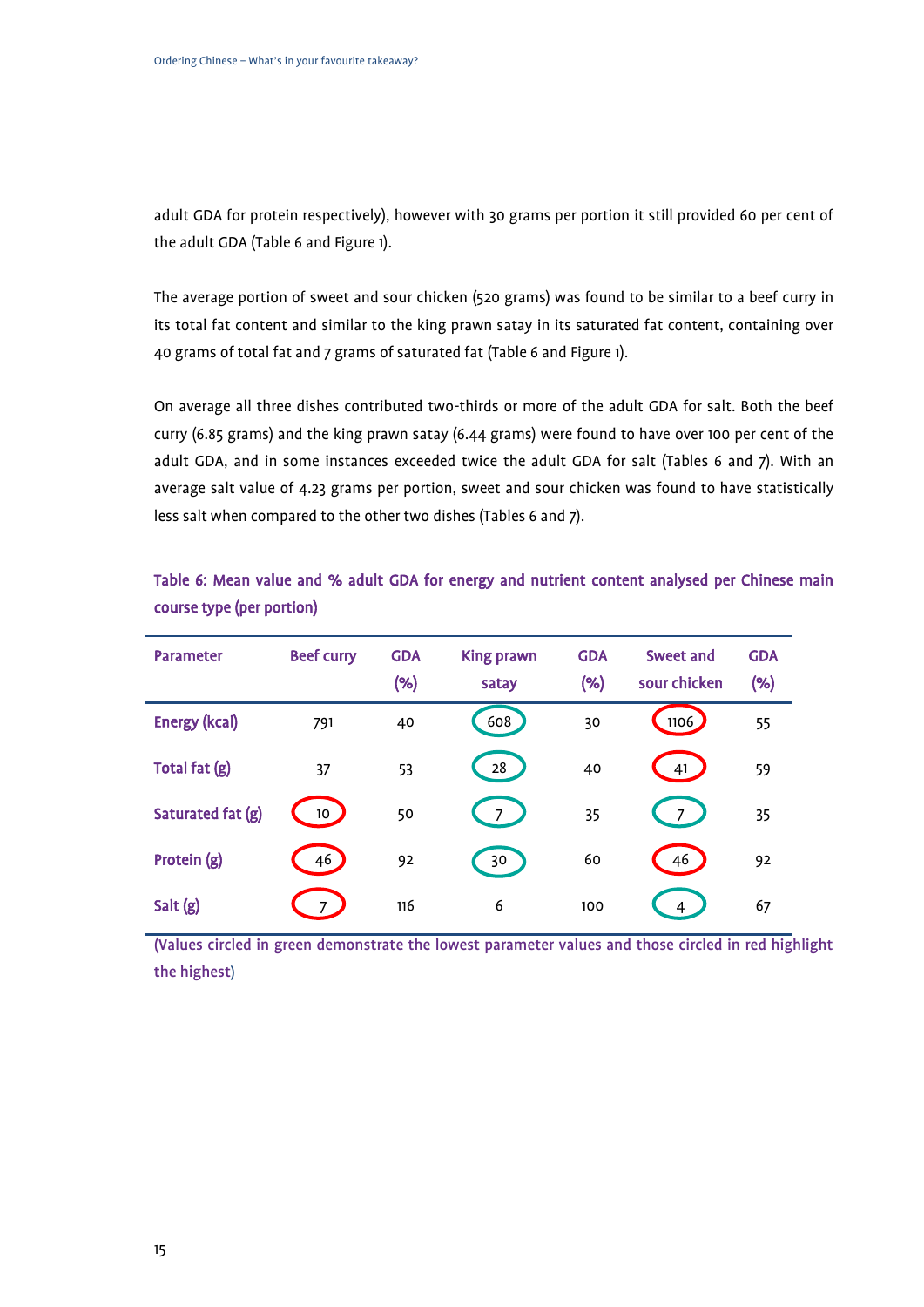

### Figure 1: Nutritional content as % of the adult GDA for each Chinese main course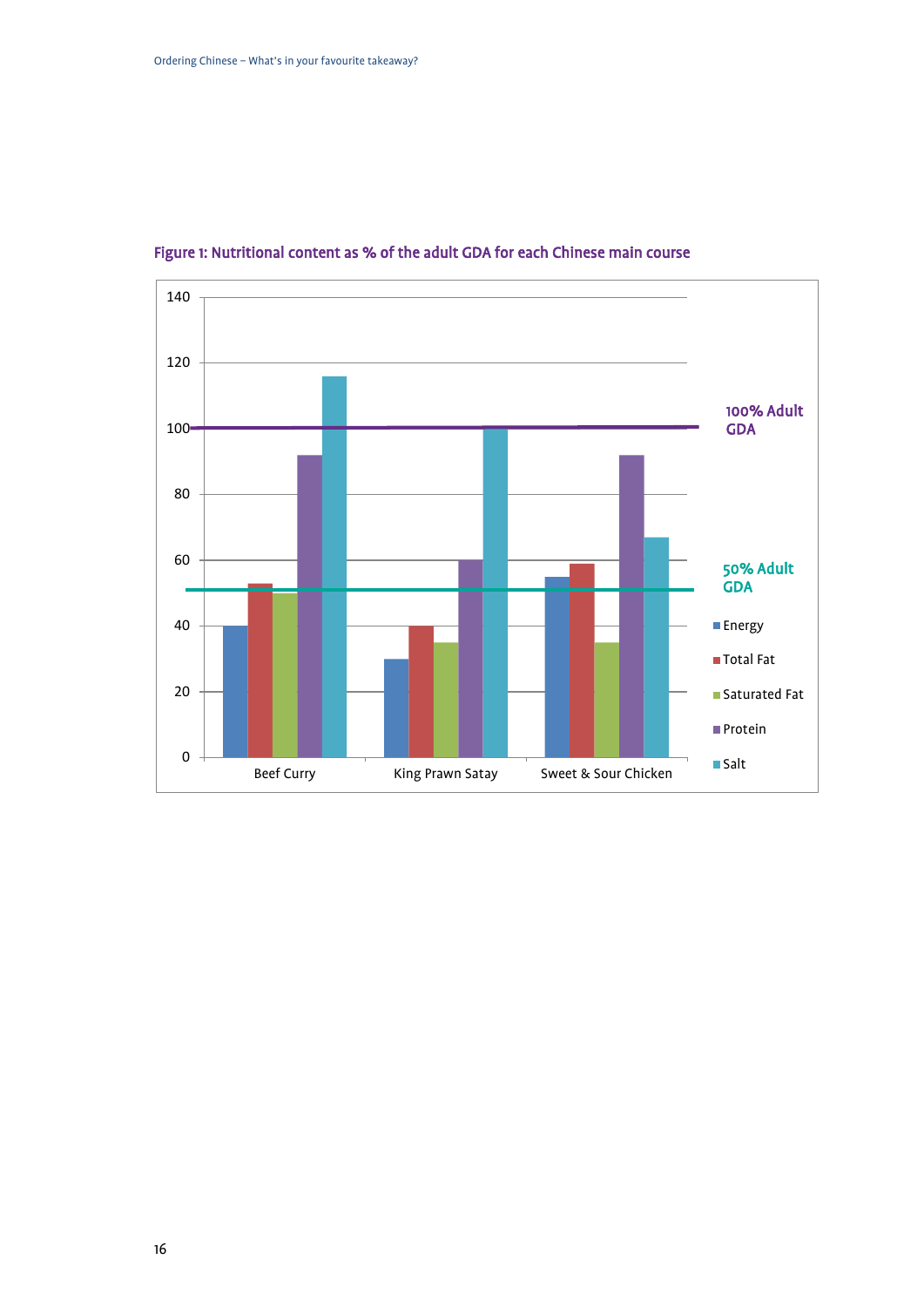|                            |                | <b>Beef curry</b>    |            | King prawn satay  |                |                   |            | Sweet and sour chicken |                |                      |            |                    |
|----------------------------|----------------|----------------------|------------|-------------------|----------------|-------------------|------------|------------------------|----------------|----------------------|------------|--------------------|
| <b>Parameter</b>           | Min            | <b>GDA</b><br>$(\%)$ | <b>Max</b> | <b>GDA</b><br>(%) | Min            | <b>GDA</b><br>(%) | <b>Max</b> | <b>GDA</b><br>$(\%)$   | Min            | <b>GDA</b><br>$(\%)$ | <b>Max</b> | <b>GDA</b><br>(% ) |
| <b>Energy (kcal)</b>       | 487            | 24                   | 1454       | 73                | 360            | 18                | 1103       | 55                     | 799            | 40                   | 1572       | 77                 |
| Total fat (g)              | 16             | 23                   | 65         | 93                | 8              | 0.4               | 56         | 80                     | 23             | 33                   | 68         | 97                 |
| <b>Saturated</b><br>fat(g) | 5              | 25                   | 25         | 125               | $\overline{3}$ | 15                | 19         | 95                     | $\overline{4}$ | 20                   | 18         | 90                 |
| Protein (g)                | 19             | 38                   | 106        | 212               | 21             | 42                | 52         | 104                    | 27             | 54                   | 69         | 138                |
| Salt (g)                   | $\overline{3}$ | 50                   | 13         | 216               | $\overline{3}$ | 50                | 18         | 300                    | $\overline{2}$ | 33                   | 8          | 133                |

#### Table 7: Ranges for nutritional parameters analysed per main course type (per portion)

Table 7 shows the range of values found in the parameters measured for each variety of Chinese main courses. Like Chinese starters the nutritional ranges across mains were large. There was a seven-fold difference seen in total fat across king prawn satay, and saturated fat levels ranged from 2.61 grams to 19.19 grams (95 per cent of the adult GDA for saturated fat). A four-fold difference was found in salt across all three main course types.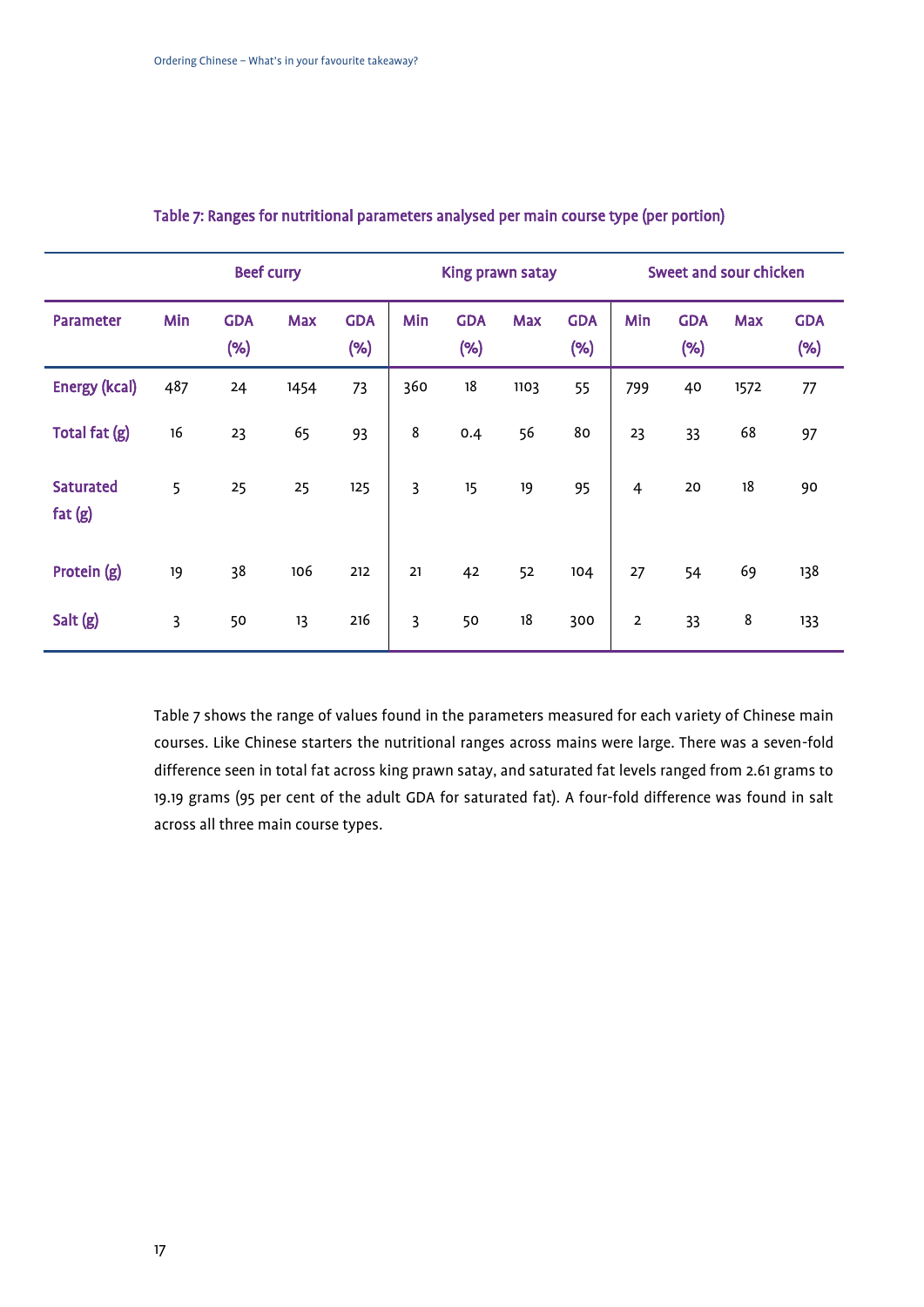### <span id="page-17-0"></span>Rice dishes

Based on the results of this survey, egg fried rice is the less healthy option when compared to boiled rice as it was found to have statistically significantly higher levels of all parameters assessed (Table 8).

The average portion of egg fried rice (359 grams) was found to have 727 kcals (36 per cent of the adult GDA for energy), 14 grams of total fat (20 per cent of the adult GDA for total fat), 3 grams of saturated fat (50 per cent of the adult GDA for saturated fat) and 4 grams of salt (67 per cent of the adult GDA for salt). In some instances a portion of egg fried rice was found to provide over 100 per cent of the adult GDA for salt (Table 8).

| <b>Parameter</b>           | <b>Boiled rice</b> |                   |                |                   |                |                   | <b>Egg fried rice</b> |                   |         |                   |            |                    |
|----------------------------|--------------------|-------------------|----------------|-------------------|----------------|-------------------|-----------------------|-------------------|---------|-------------------|------------|--------------------|
|                            | Mean               | <b>GDA</b><br>(%) | Min            | <b>GDA</b><br>(%) | <b>Max</b>     | <b>GDA</b><br>(%) | Mean                  | <b>GDA</b><br>(%) | Min     | <b>GDA</b><br>(%) | <b>Max</b> | <b>GDA</b><br>(% ) |
| <b>Energy</b><br>(kcal)    | 567                | 28                | 481            | 24                | 694            | 35                | $727$                 | 36                | 579     | 29                | 920        | 46                 |
| <b>Total fat</b><br>(g)    | $2 \quad$          | $\overline{3}$    | 0.72           | $\mathbf{1}$      | $\overline{4}$ | $\overline{7}$    | 14                    | $20\,$            | $\bf 8$ | 11                | 24         | 34                 |
| <b>Saturated</b><br>fat(g) | 0.3                | 1.5               | 0.14           | 0.5               | 1.02           | 5                 | $\frac{3}{2}$         | 15                | 1.39    | 5                 | 5          | 25                 |
| Protein (g)                | $\sqrt{11}$        | 22                | $\overline{9}$ | $18\,$            | 14             | 28                | 16                    | 80                | $10\,$  | 20                | 21         | 42                 |
| Salt (g)                   | 0.01               | 0.1               | 0.007          | 0.1               | 0.05           | 0.8               | $\overline{4}$        | 67                | 1.07    | 16                | 9.25       | 150                |

#### Table 8: Descriptive analysis of parameters of boiled rice and egg fried rice

(Values circled in green demonstrate the lowest parameter values and those circled in red highlight the highest)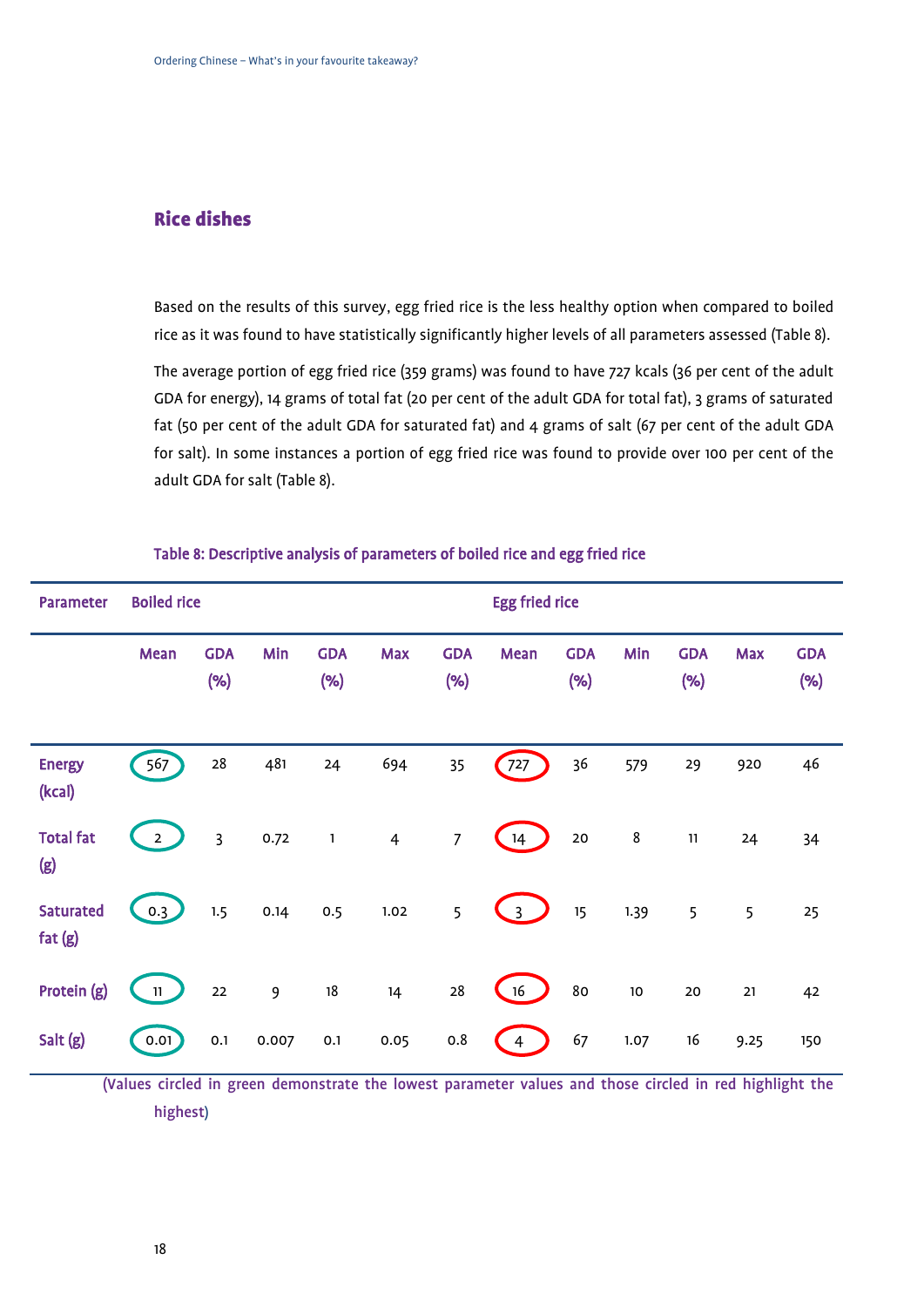Table 8 also shows the range of values found in the parameters measured for both boiled and egg fried rice. There was a four-fold difference seen in saturated fat across egg fried rice, and salt levels ranged from 1.07 grams to 9.25 grams (150 per cent of the adult GDA for salt). Refer to Appendices A and D for full results.

#### <span id="page-18-0"></span>Chinese takeaway outlets

In order to detect any effect of outlet type, Chinese takeaways and restaurants with a takeaway service were compared. No major differences were found between the two location types. The only statistically significant differences found were between the portions weights of vegetable spring rolls bought from Chinese takeaways (164 grams) compared to those bought at a restaurant with a takeaway service (131 grams). Refer to Appendices E, F and G for full results.

#### <span id="page-18-1"></span>Healthier Chinese options

51 per cent of outlets providing a Chinese takeaway service offered 'healthier options', however the choice of such was very limited – being either vegetarian or gluten free. Low fat sauces were not available from any outlet.

#### <span id="page-18-2"></span>Children's options

Only 9 per cent of outlets offered a variety of children's options. These were marketed as mini-meals, junior boxes or smaller portions.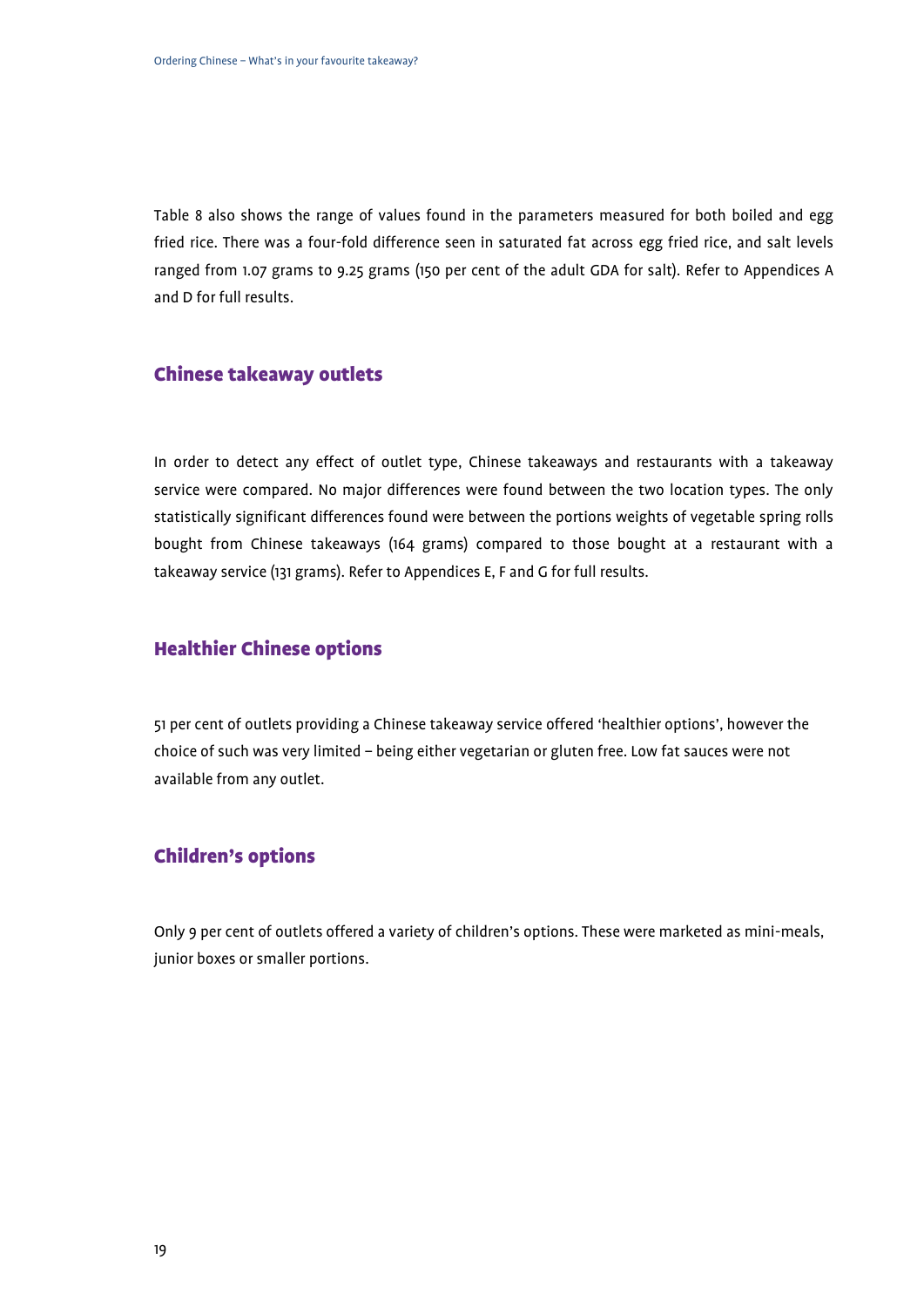# <span id="page-19-0"></span>**Conclusions**

With a quarter of food consumed by adults on the island of Ireland today prepared outside of the home, it is important that consumers have the right information to make choices. The nutritional and health benefits of eating a balanced diet can be compromised by the high content of calories, total and saturated fat, salt and larger portion sizes of many readily available takeaway foods.

This survey found that Chinese meals, bought from takeaway outlets and restaurants with a takeaway service, vary considerably in portion size and also contain significant levels of calories, fat and salt. In some cases there were four- to five-fold differences found between minimum and maximum portion sizes, while in many instances portions were found to be large enough for two people. Results suggest that the average Chinese takeaway, comprising of a starter and a main plus rice, contains calories, fat and salt at levels greater than the adult GDA. This does not take into account other foods consumed throughout the day.

This survey found that of the three starter types sampled, prawn crackers (often provided free of charge) contained over half the adult GDA per portion of total fat and thirty per cent of the adult GDA per portion of saturated fat, suggesting this is the least healthy starter option. Vegetable spring rolls were found to have the lowest levels of calories, total fat and saturated fat per portion, in comparison to the other two start types analysed.

No one main course could be considered as the healthiest option. The average portion of beef curry was found to provide values in excess of fifty per cent of the adult GDA for total fat and saturated fat, while the average portion of sweet and sour chicken was found to contribute values in excess of fifty per cent of the adult GDA for calories and total fat. All three main courses provided two-thirds or more of the adult GDA for salt, with the average portion of beef curry and king prawn satay providing over one hundred per cent of the adult GDA for salt.

On comparing boiled and egg fried rice, boiled rice was the healthier option having significantly lower values across all parameters measured. However, despite boiled rice being considerably low in total fat, saturated fat and salt, it was found to provide over a quarter of the adult GDA for energy (567 kcals), suggesting those aiming to lose weight should be mindful of boiled rice portion size.

Generally, the outlet type did not influence the nutritional content of the Chinese meal, i.e. overall, there was little or no difference in parameters assessed in a meal from a Chinese takeaway when compared to that obtained from restaurants with a takeaway service.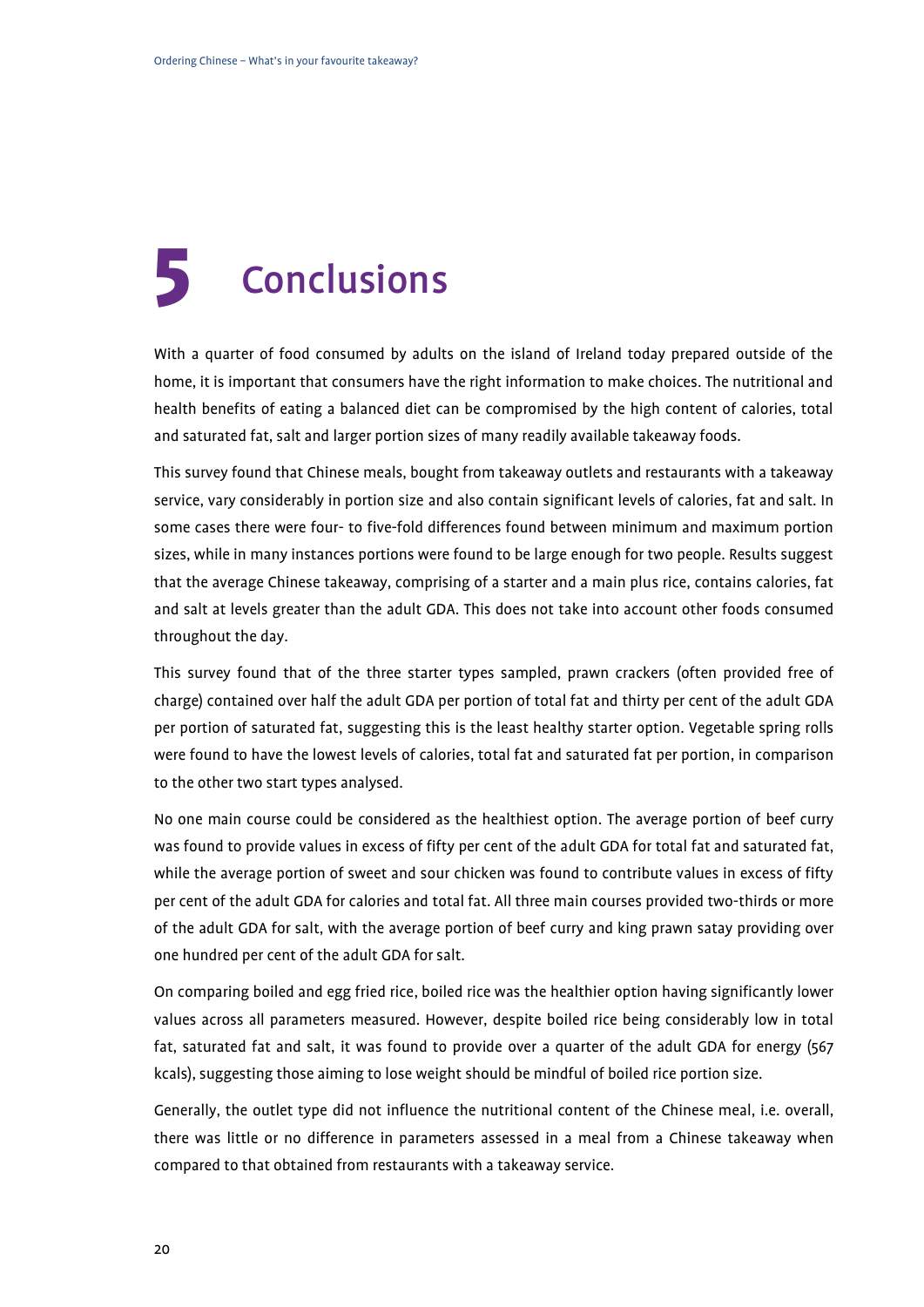# <span id="page-20-0"></span>6 Recommendations

#### <span id="page-20-1"></span>Key messages for consumers:

- $\triangleright$  Consider Chinese takeaways as an occasional food for sharing.
- $\triangleright$  When choosing options pay attention to the descriptions on the menu. Dishes labelled deep fried, pan fried, battered, breaded or crispy should be avoided as these are considered to be very high in calories, total and saturated fat and salt.
- $\triangleright$  Avoid nibbling on the prawn crackers– an average portion, which are often given free with a Chinese meal, provides over 600 kcals.
- $\triangleright$  Our findings suggest that beef curry and king prawn satay main courses should be avoided by people watching their salt intake as these dishes exceeded the adult GDA for salt.
- $\triangleright$  Choose a portion of boiled rice over egg fried rice, and share.
- $\triangleright$  Order items with more vegetables without sauce and where possible, choose leaner meats.
- $\triangleright$  Minimise intake of sauces as these are usually high in calories, fat and salt.
- $\triangleright$  Drink water with takeaway meals soft drinks are a considerable source of hidden calories and if consumed with takeaway meals may push a consumer towards or above their GDA calorie intake.

#### <span id="page-20-2"></span>Key messages for catering industry:

- $\triangleright$  Provide calories on menus.
- $\triangleright$  Catering outlets should offer smaller portions and indicate which serving sizes are suitable for sharing. Consider reducing the portion sizes offered.
- $\triangleright$  Catering outlets should offer sauces 'on the side' and allow consumers to add as little or as much as they want themselves at home.
- $\triangleright$  Alternatives to deep fried and battered dishes should be made available.
- $\triangleright$  Dishes with more vegetables should be made available.
- $\triangleright$  Consider developing healthier menu options that are lower in salt, fat and calories and highlighting these for customers. Reduce use of added fats and salt in recipes.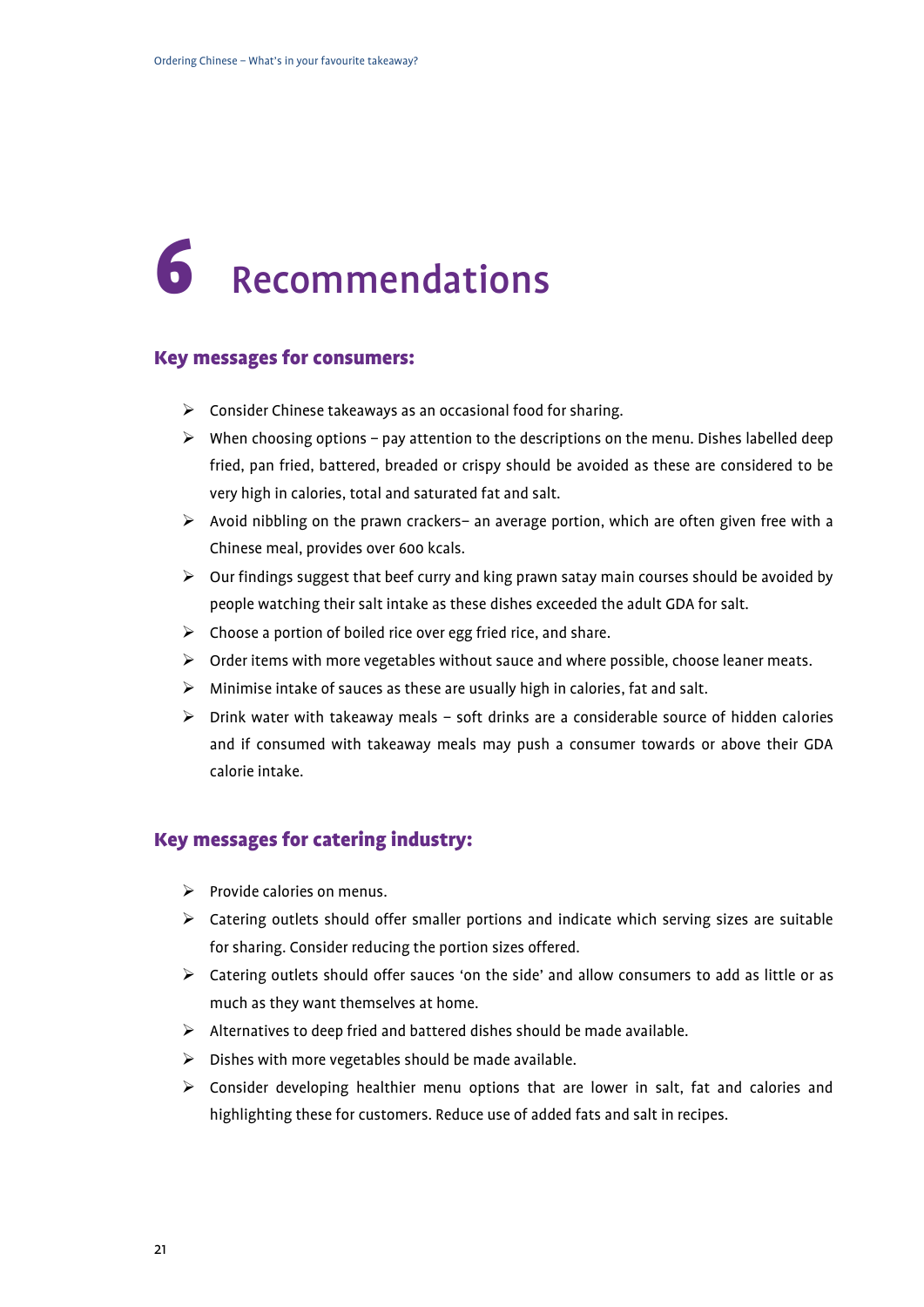## <span id="page-21-0"></span>Appendices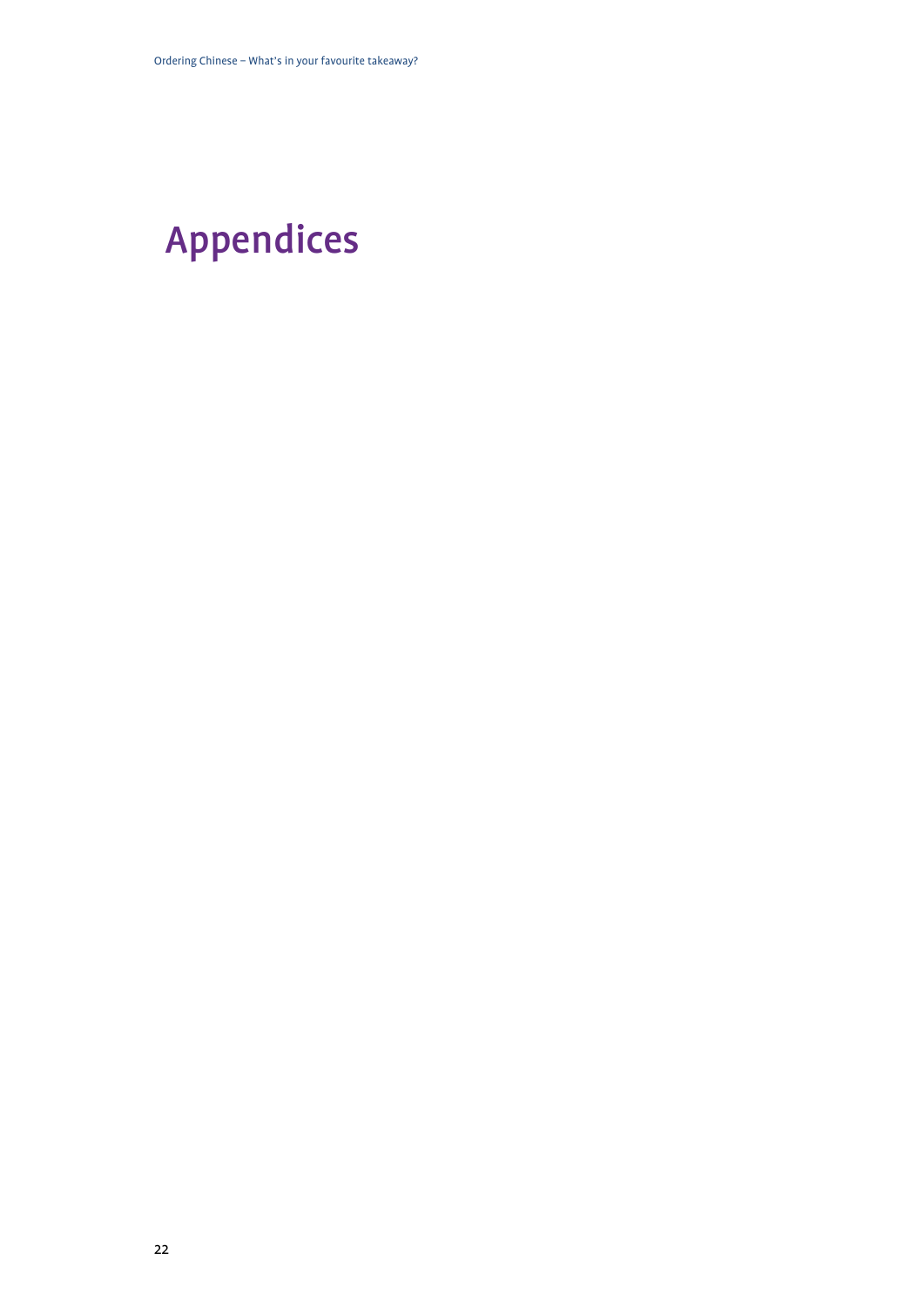### <span id="page-22-0"></span>Appendix 1

## A: Descriptive analysis of parameters of Chinese meal varieties analysed by SPSS (per portion)

| <b>Parameter</b>            | <b>Chinese</b><br>type | <b>Chinese meal</b>      | N  | <b>Mean</b> | Std.<br>deviation | <b>Range</b> | Min    | <b>Max</b> |
|-----------------------------|------------------------|--------------------------|----|-------------|-------------------|--------------|--------|------------|
| <b>Energy (kcal)</b>        | <b>Starters</b>        | Prawn                    | 30 | 608.24      | 213.08            | 1039.96      | 358.14 | 1398.10    |
|                             |                        | crackers                 |    |             |                   |              |        |            |
|                             |                        | Won ton*                 | 30 | 542.98      | 165.12            | 705.80       | 326.52 | 1032.32    |
|                             |                        | Vegetable<br>spring roll | 30 | 351.49      | 70.22             | 317.09       | 228.04 | 545.13     |
|                             | Mains                  | Beef curry               | 30 | 791.24      | 199.48            | 966.99       | 486.87 | 1453.86    |
|                             |                        | Sweet/sour<br>chicken    | 30 | 1106.80     | 196.84            | 773.00       | 799.03 | 1572.03    |
|                             |                        | King prawn<br>satay      | 30 | 608.40      | 178.36            | 742.89       | 359.89 | 1102.78    |
|                             | Rice                   | Boiled                   | 20 | 566.92      | 54.98             | 212.43       | 481.34 | 693.77     |
|                             |                        | Egg fried                | 20 | 727.46      | 103.95            | 340.19       | 579.44 | 919.63     |
| <b>Total fat (g)</b>        | <b>Starters</b>        | Prawn<br>crackers        | 30 | 38.96       | 15.92             | 77.17        | 21.11  | 98.28      |
|                             |                        | Won ton*                 | 30 | 22.10       | 7.83              | 42.01        | 10.15  | 52.16      |
|                             |                        | Vegetable<br>spring roll | 30 | 18.83       | 5.12              | 22.75        | 9.05   | 31.80      |
|                             | Mains                  | Beef curry               | 30 | 36.95       | 11.62             | 49.45        | 15.83  | 65.28      |
|                             |                        | Sweet/sour<br>chicken    | 30 | 40.73       | 10.51             | 44.81        | 22.93  | 67.74      |
|                             |                        | King prawn<br>satay      | 30 | 27.95       | 11.62             | 47.28        | 8.34   | 55.62      |
|                             | Rice                   | Boiled                   | 20 | 1.58        | 1.1               | 3.77         | 0.72   | 4.49       |
|                             |                        | Egg fried                | 20 | 14.26       | 4.55              | 16.4         | 7.58   | 23.98      |
| <b>Saturated fat</b><br>(g) | <b>Starters</b>        | Prawn<br>crackers        | 30 | 5.68        | 2.53              | 13.04        | 2.32   | 15.36      |
|                             |                        |                          |    |             |                   |              |        |            |
|                             |                        | Won ton*                 | 30 | 4.90        | 2.52              | 14.04        | 1.63   | 15.67      |
|                             |                        | Vegetable<br>spring roll | 30 | 4.29        | 1.11              | 5.52         | 1.71   | 7.23       |
|                             | Mains                  | Beef curry               | 30 | 9.57        | 4.01              | 20.22        | 4.88   | 25.10      |
|                             |                        | Sweet/sour<br>chicken    | 30 | 7.26        | 2.70              | 13.63        | 3.88   | 17.51      |
|                             |                        | King prawn<br>satay      | 30 | 7.27        | 4.22              | 16.58        | 2.61   | 19.19      |
|                             | Rice                   | Boiled                   | 20 | 0.34        | 0.27              | 0.88         | 0.14   | 1.02       |
|                             |                        | Egg fried                | 20 | 2.70        | 0.92              | 3.49         | 1.39   | 4.88       |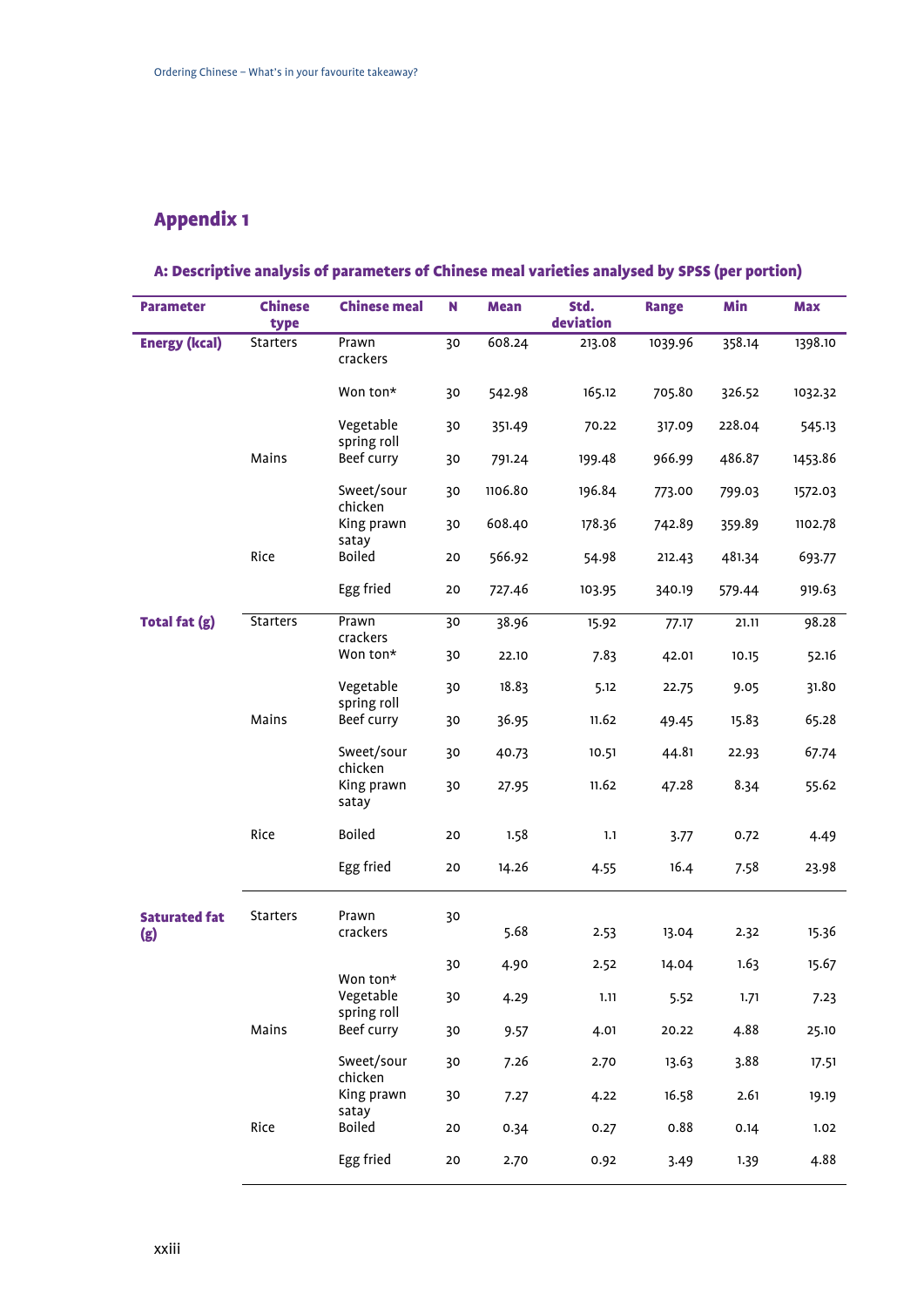| <b>Parameter</b> | <b>Chinese</b>  | <b>Chinese meal</b>      | N  | <b>Mean</b> | Std.      | <b>Range</b> | Min   | <b>Max</b> |
|------------------|-----------------|--------------------------|----|-------------|-----------|--------------|-------|------------|
|                  | type            |                          |    |             | deviation |              |       |            |
| Protein (g)      | <b>Starters</b> | Prawn<br>crackers        | 30 | 0.41        | 0.24      | 0.967        | 0.174 | 1.14       |
|                  |                 | Won ton*                 | 30 | 13.43       | 6.86      | 26.79        | 4.05  | 30.84      |
|                  |                 | Vegetable<br>spring roll | 30 | 5.43        | 2.21      | 11.93        | 3.05  | 14.98      |
|                  | Mains           | Beef curry               | 30 | 46.43       | 15.44     | 87.33        | 18.65 | 105.98     |
|                  |                 | Sweet/sour<br>chicken    | 30 | 46.38       | 11.99     | 42.38        | 26.98 | 69.36      |
|                  |                 | King prawn<br>satay      | 30 | 30.49       | 6.81      | 30.53        | 21.22 | 51.64      |
|                  | Rice            | Boiled                   | 20 | 10.85       | 1.16      | 4.37         | 9.19  | 13.56      |
|                  |                 | Egg fried                | 20 | 15.53       | 2.89      | 11.03        | 9.82  | 20.85      |
| Salt (g)         | <b>Starters</b> | Prawn<br>crackers        | 30 | 2.11        | 0.88      | 3.96         | 1.07  | 5.03       |
|                  |                 | Won ton*                 | 30 | 2.01        | 0.76      | 4.03         | 0.85  | 4.88       |
|                  |                 | Vegetable<br>spring roll | 30 | 2.21        | 0.85      | 3.77         | 0.83  | 4.60       |
|                  | Mains           | Beef curry               | 30 | 6.85        | 2.60      | 9.62         | 3.24  | 12.86      |
|                  |                 | Sweet/sour<br>chicken    | 30 | 4.23        | 1.60      | 6.28         | 1.51  | 7.79       |
|                  |                 | King prawn<br>satay      | 30 | 6.44        | 2.77      | 14.50        | 3.17  | 17.67      |
|                  | Rice            | Boiled                   | 20 | 0.011       | 0.009     | 0.043        | 0.007 | 0.05       |
|                  |                 | Egg fried                | 20 | 4.06        | 2.25      | 8.18         | 1.07  | 9.25       |

\*Won ton in sweet and sour sauce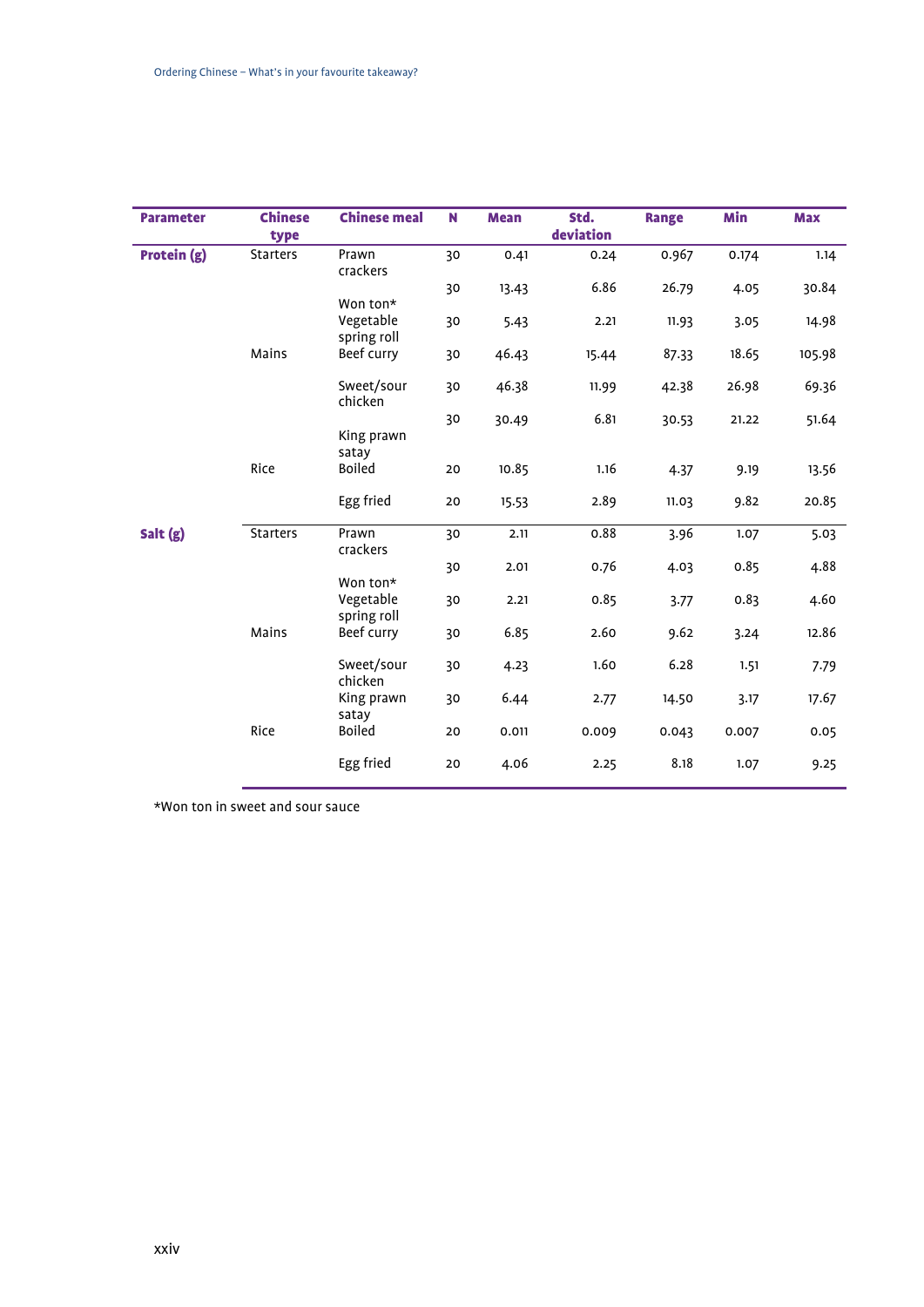| <b>Parameter</b>     |                       | <b>Product mean (SD)</b>                  |                                 | <b>Comparison</b> | <b>P</b> - Value |
|----------------------|-----------------------|-------------------------------------------|---------------------------------|-------------------|------------------|
|                      | <b>Prawn crackers</b> | <b>Won tons in</b><br>sweet/sour<br>sauce | <b>Vegetable</b><br>spring roll |                   |                  |
| <b>Energy</b>        | $608.24^{A}$          | 542.98 $\overline{A}$                     | $351.49^{B}$                    | PC-WT.            | 0.120            |
| (kcal/portion)       | (213.08)              | (165.12)                                  | (70.22)                         | PC-VSR.           | $0.000*$         |
|                      |                       |                                           |                                 | VSR-WT.           | $0.000*$         |
| <b>Total fat</b>     | 38.96 <sup>A</sup>    | $22.11^{B}$                               | $18.84^{B}$                     | PC-WT.            | $0.000*$         |
| (g/portion)          | (15.92)               | (7.83)                                    | (5.13)                          | PC-VSR.           | $0.000*$         |
|                      |                       |                                           |                                 | VSR-WT.           | 0.238            |
| <b>Saturated fat</b> | 5.69 <sup>A</sup>     | $4.90^{AB}$                               | $4.29^{B}$                      | PC-WT.            | 0.162            |
| (g/portion)          | (2.53)                | (2.52)                                    | (1.11)                          | PC-VSR.           | $0.014*$         |
|                      |                       |                                           |                                 | VSR-WT.           | 0.277            |
| <b>Protein</b>       | $0.41^{C}$            | $13.43^{A}$                               | $5.43^{B}$                      | PC-WT.            | $0.000*$         |
| (g/portion)          | (0.24)                | (6.86)                                    | (2.21)                          | PC-VSR.           | $0.000*$         |
|                      |                       |                                           |                                 | VSR-WT.           | $0.000*$         |
| <b>Salt</b>          | $2.11^{A}$            | 2.02 <sup>A</sup>                         | $2.21^{A}$                      | PC-WT.            | 0.673            |
| (g/portion)          | (0.89)                | (0.76)                                    | (0.85)                          | PC-VSR.           | 0.639            |
|                      |                       |                                           |                                 | VSR-WT.           | 0.373            |

#### B: Statistical difference between Chinese starter varieties (per portion)

\*Denotes statistical significance

A,B,B – A is statistically significantly different to both Bs, where A has the highest mean value. Both Bs are not statistically significantly different from each other.

A,B,AB – A is statistically significantly different to B, where A has the highest mean value. AB is not statistically significantly different from either A or B.

A,B,C – A, B and C are all statistically significantly different from each other, where A has the highest mean value, followed by B and then C.

A,A,A – All are not statistically significantly different from each other.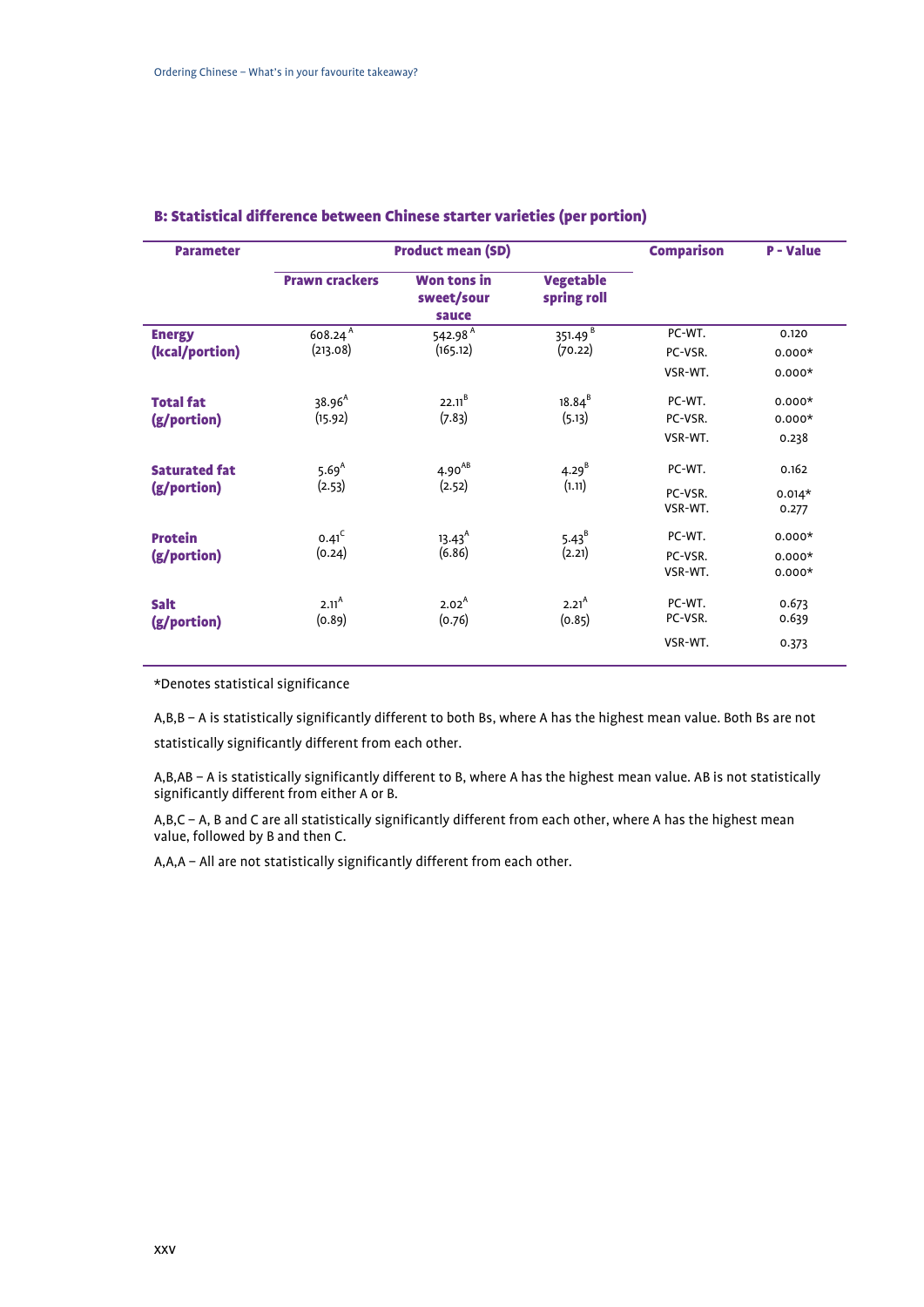| <b>Parameter</b>     | <b>Product mean (SD)</b> |                                  |                            | <b>Comparison</b> | <b>P-Value</b> |
|----------------------|--------------------------|----------------------------------|----------------------------|-------------------|----------------|
|                      | <b>Beef curry</b>        | <b>Sweet and sour</b><br>chicken | <b>King prawn</b><br>satay |                   |                |
| <b>Energy</b>        | $791.24^{B}$             | $1106.80^{A}$                    | $608.40^{C}$               | BC-SSC.           | $0.000*$       |
| (kcal/portion)       | (199.48)                 | (196.84)                         | (178.36)                   | BC-KPS.           | $0.000*$       |
|                      |                          |                                  |                            | SSC-KPS.          | $0.000*$       |
| <b>Total fat</b>     | $36.95^{A}$              | $40.73^{A}$                      | $27.95^{B}$                | BC-SSC.           | 0.197          |
| (g/portion)          | (11.62)                  | (10.51)                          | (11.62)                    | BC-KPS.           | $0.003*$       |
|                      |                          |                                  |                            | SSC-KPS.          | $0.000*$       |
| <b>Saturated fat</b> | $9.57^{A}$               | $7.26^{B}$                       | $7.27^{B}$                 | BC-SSC.           | $0.018*$       |
| (g/portion)          | (4.01)                   | (2.70)                           | (4.22)                     | BC-KPS.           | $0.018*$       |
|                      |                          |                                  |                            | SSC-KPS.          | 0.990          |
| <b>Protein</b>       | $46.43^{A}$              | $46.38^{A}$                      | $30.49^{B}$                | BC-SSC.           | 0.986          |
| (g/portion)          | (15.44)                  | (11.99)                          | (6.81)                     | BC-KPS.           | $0.000*$       |
|                      |                          |                                  |                            | SSC-KPS.          | $0.000*$       |
| <b>Salt</b>          | $6.85^{A}$               | $4.23^{B}$                       | $6.44^{A}$                 | BC-SSC.           | $0.000*$       |
| (g/portion)          | (2.60)                   | (1.60)                           | (2.77)                     | BC-KPS.           | 0.507          |
|                      |                          |                                  |                            | SSC-KPS.          | $0.001*$       |
|                      |                          |                                  |                            |                   |                |

#### C: Comparisons between Chinese main varieties (per portion)

\*Denotes statistical significance

B,A,A – B is statistically significantly different to both As, where B has the lowest mean value. Both As are not statistically significantly different from each other.

A,B,B – A is statistically significantly different to both Bs, where A has the highest mean value. Both Bs are not statistically significantly different from each other.

A,B,C – A, B and C are all statistically significantly different from each other, where A has the highest mean value, followed by B and then C.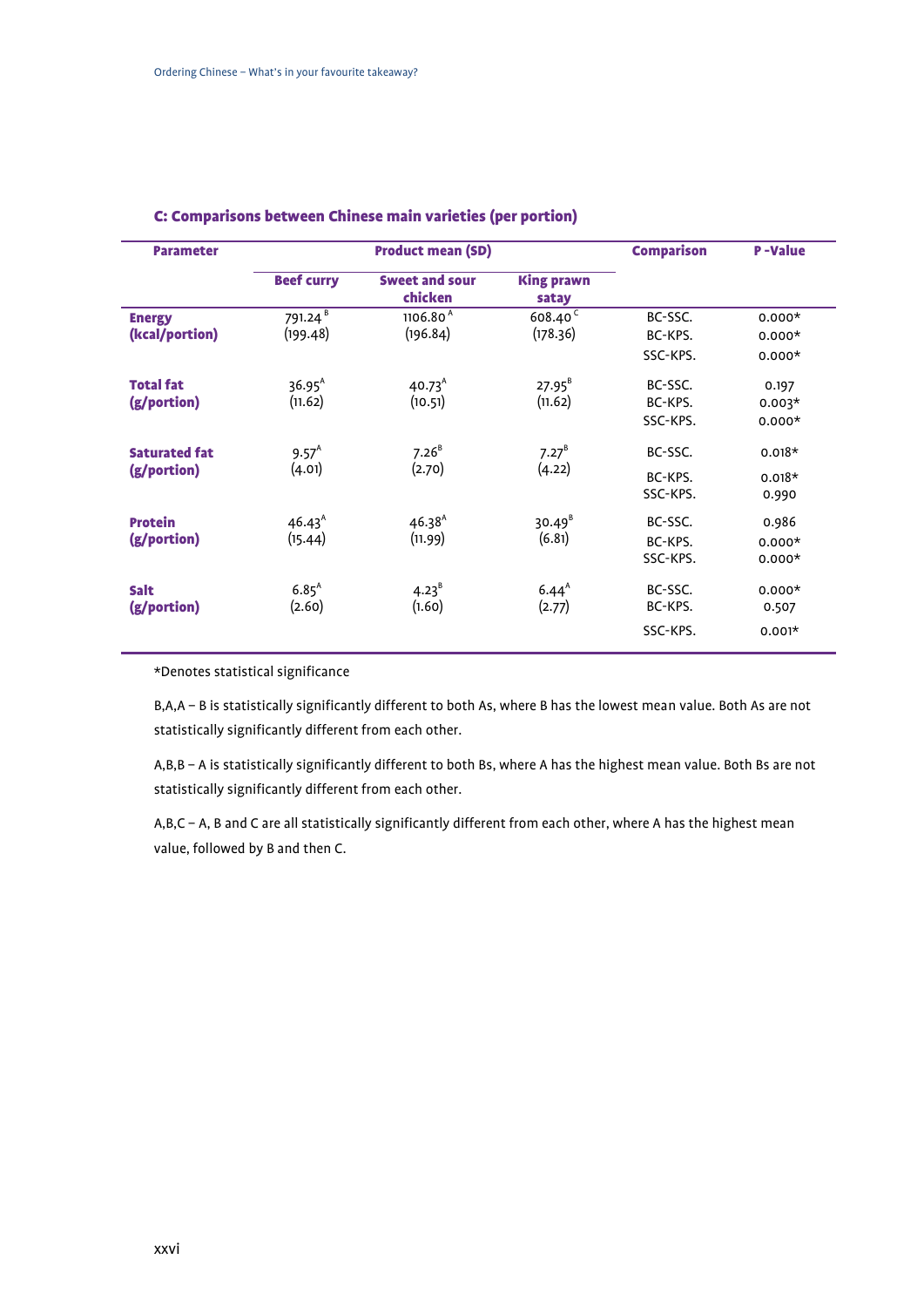| <b>Parameter</b>     | <b>Product mean (SD)</b> | <b>Sig</b>            |                |
|----------------------|--------------------------|-----------------------|----------------|
|                      | <b>Boiled rice</b>       | <b>Egg fried rice</b> | <b>P-Value</b> |
| <b>Energy</b>        | 566.92                   | 727.46                | $0.000*$       |
| (kcal/portion)       | (54.98)                  | (103.95)              |                |
| <b>Total fat</b>     | 1.59                     | 14.26                 | $0.000*$       |
| (g/portion)          | (1.10)                   | (4.55)                |                |
| <b>Saturated fat</b> | 0.34                     | 2.70                  | $0.000*$       |
| (g/portion)          | (0.27)                   | (0.92)                |                |
| <b>Protein</b>       | 10.85                    | 15.53                 | $0.000*$       |
| (g/portion)          | (1.16)                   | (2.89)                |                |
| Salt                 | 0.01                     | 4.06                  | $0.000*$       |
| (g/portion)          | (0.01)                   | (2.25)                |                |

### D: Comparisons between rice (per portion)

\*Denotes statistical significance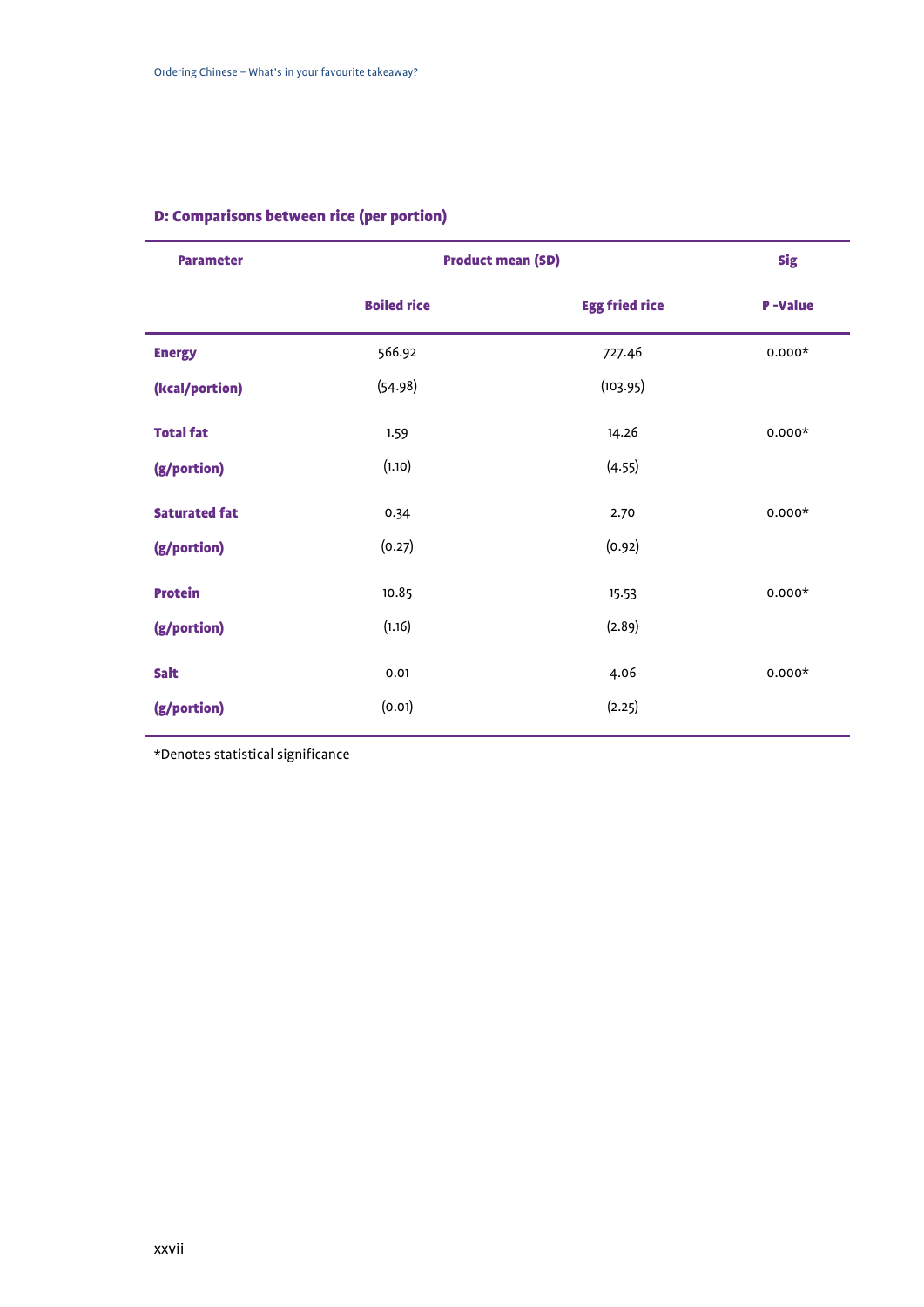| <b>Parameter</b>     | <b>Product</b>        | <b>Chinese restaurant</b><br>with takeaway service | <b>Chinese takeaway</b> | <b>P</b> - Value |
|----------------------|-----------------------|----------------------------------------------------|-------------------------|------------------|
| Weight (g)           | Prawn crackers        | 107.00                                             | 100.81                  | 0.67             |
|                      |                       | (47.63)                                            | (20.23)                 |                  |
|                      | Won ton in            | 172.09                                             | 198.15                  | 0.25             |
|                      | sweet/sour sauce      | (63.39)                                            | (56.45)                 |                  |
|                      | Vegetable spring roll | 131.44                                             | 164.36                  | 0.015            |
|                      |                       | (20.70)                                            | (41.81)                 |                  |
| <b>Energy (kcal)</b> | Prawn crackers        | 608.12                                             | 608.39                  | 0.997            |
|                      |                       | (261.62)                                           | (135.90)                |                  |
|                      | Won ton in            | 527.62                                             | 563.06                  | 0.569            |
|                      | sweet/sour sauce      | (185.49)                                           | (138.72)                |                  |
|                      | Vegetable spring roll | 333.22                                             | 372.37                  | 0.13             |
|                      |                       | (53.34)                                            | (82.69)                 |                  |
| Total fat (g)        | Prawn crackers        | 39.79                                              | 37.88                   | 0.75             |
|                      |                       | (19.28)                                            | (10.70)                 |                  |
|                      | Won ton in            | 21.06                                              | 23.48                   | 0.41             |
|                      | sweet/sour sauce      | (9.04)                                             | (5.94)                  |                  |
|                      | Vegetable spring roll | 17.76                                              | 20.07                   | 0.23             |
|                      |                       | (4.01)                                             | (6.08)                  |                  |
| Saturated fat (g)    | Prawn crackers        | 5.94                                               | 5.36                    | 0.54             |
|                      |                       | (2.96)                                             | (1.88)                  |                  |
|                      | Won ton in            | 4.37                                               | 5.60                    | 0.19             |
|                      | sweet/sour sauce      | (1.68)                                             | (3.27)                  |                  |
|                      | Vegetable spring roll | 4.10                                               | 4.52                    | 0.31             |
|                      |                       | (0.81)                                             | (1.37)                  |                  |
| Protein (g)          | Prawn crackers        | 0.43                                               | 0.39                    | 0.59             |
|                      |                       | (0.27)                                             | (0.19)                  |                  |
|                      | Won ton in            | 12.31                                              | 14.89                   | 0.32             |
|                      | sweet/sour sauce      | (5.47)                                             | (8.35)                  |                  |
|                      | Vegetable spring roll | 5.10                                               | 5.81                    | 0.39             |
|                      |                       | (2.74)                                             | (1.38)                  |                  |

### E: Comparisons in starter varieties between outlets (per portion) Mean (SD)

| Salt (g) | Prawn crackers | 2.24   | 1.94   | 0.36 |
|----------|----------------|--------|--------|------|
|          |                | (1.05) | (0.62) |      |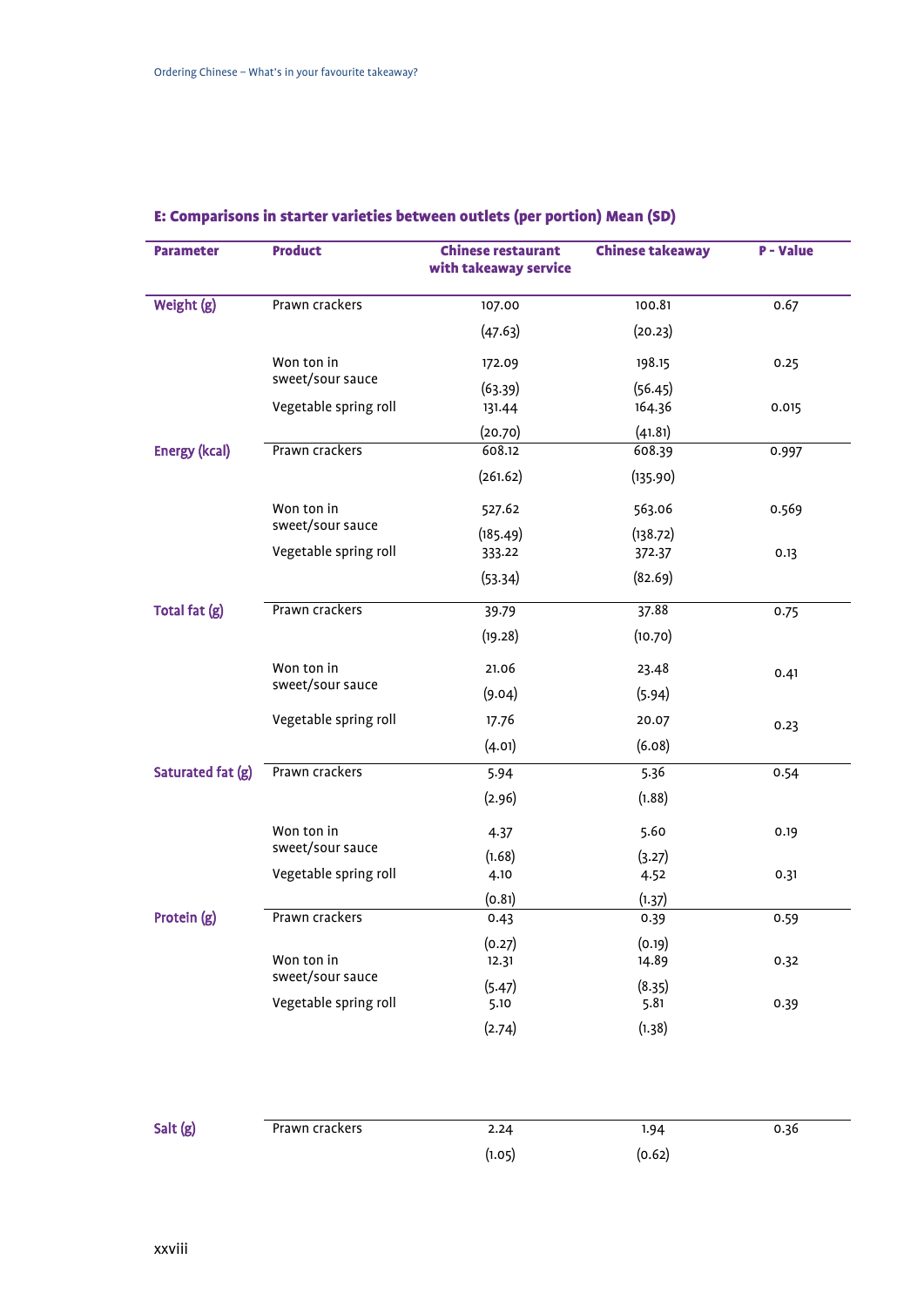| Won ton in            | 1.82   | 2.28   | 0.15 |
|-----------------------|--------|--------|------|
| sweet/sour sauce      | (0.37) | (1.04) |      |
| Vegetable spring roll | 2.08   | 2.36   | 0.38 |
|                       | (0.72) | (0.98) |      |
|                       |        |        |      |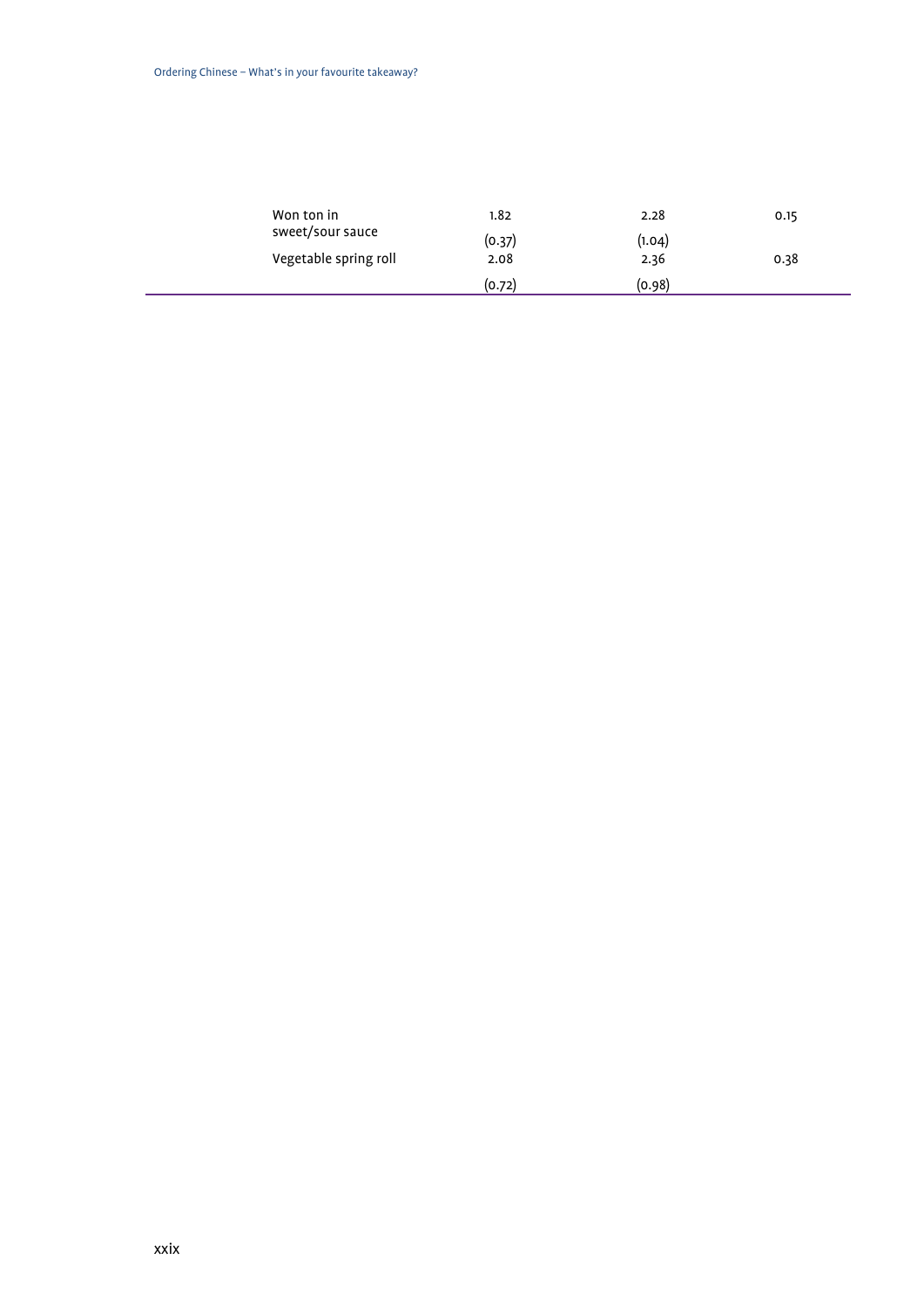| <b>Parameter</b>                    | <b>Product</b>            | <b>Chinese restaurant</b><br>with takeaway<br>service | <b>Chinese takeaway</b> | <b>P</b> - Value |
|-------------------------------------|---------------------------|-------------------------------------------------------|-------------------------|------------------|
| <b>Weight (g portion)</b>           | Beef curry                | 557.26                                                | 552.27                  | 0.88             |
|                                     |                           | (78.03)                                               | (96.12)                 |                  |
|                                     | Sweet and sour<br>chicken | 531.68                                                | 504.92                  | 0.34             |
|                                     |                           | (77.80)                                               | (69.23)                 |                  |
|                                     | King prawn satay          | 526.15                                                | 504.00                  | 0.53             |
|                                     |                           | (88.81)                                               | (101.48)                |                  |
| <b>Energy</b><br>(kcal/portion)     | Beef curry                | 785.12                                                | 799.25                  | 0.851            |
|                                     |                           | (215.45)                                              | (184.81)                |                  |
|                                     | Sweet and sour<br>chicken | 1163.37                                               | 1032.81                 | 0.071            |
|                                     |                           | (195.44)                                              | (179.56)                |                  |
|                                     | King prawn satay          | 634.36                                                | 574.46                  | 0.371            |
|                                     |                           | (181.67)                                              | (175.13)                |                  |
| <b>Total fat</b><br>(g/portion)     | Beef curry                | 36.87                                                 | 37.07                   | 0.96             |
|                                     |                           | (12.80)                                               | (10.38)                 |                  |
|                                     | Sweet and sour<br>chicken | 41.45                                                 | 39.80                   | 0.68             |
|                                     |                           | (10.45)                                               | (10.94)                 |                  |
|                                     | King prawn satay          | 29.06                                                 | 26.49                   | 0.56             |
|                                     |                           | (10.68)                                               | (13.04)                 |                  |
| <b>Saturated fat</b><br>(g/portion) | Beef curry                | 9.08                                                  | 10.22                   | 0.45             |
|                                     |                           | (3.21)                                                | (4.94)                  |                  |
|                                     | Sweet and sour<br>chicken | 7.22                                                  | 7.30                    | 0.94             |
|                                     |                           | (1.91)                                                | (3.57)                  |                  |
|                                     | King prawn satay          | 7.61                                                  | 6.82                    | 0.62             |
|                                     |                           | (4.37)                                                | (4.14)                  |                  |
| <b>Protein (g/portion)</b>          | Beef curry                | 47.22                                                 | 45.41                   | 0.76             |
|                                     |                           | (18.89)                                               | (9.90)                  |                  |

### F: Comparisons in main course varieties between outlets (per portion)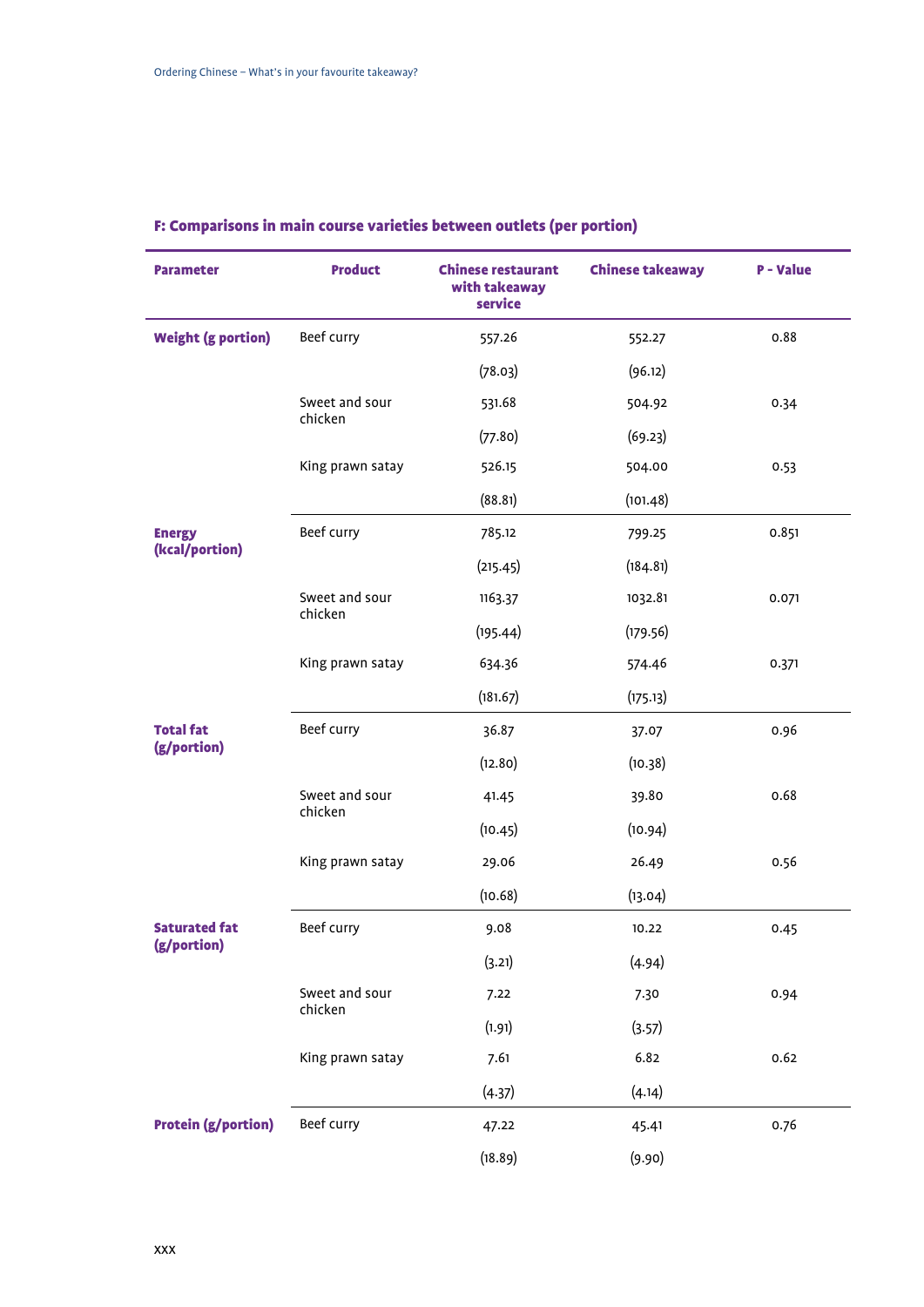| <b>Parameter</b> | <b>Product</b>            | <b>Chinese restaurant</b><br>with takeaway<br>service | <b>Chinese takeaway</b> | <b>P</b> - Value |
|------------------|---------------------------|-------------------------------------------------------|-------------------------|------------------|
|                  | Sweet and sour<br>chicken | 49.33                                                 | 42.51                   | 0.13             |
|                  |                           | (10.40)                                               | (13.22)                 |                  |
|                  | King prawn satay          | 31.79                                                 | 28.80                   | 0.24             |
|                  |                           | (7.50)                                                | (5.62)                  |                  |
| <b>Salt</b>      | Beef curry                | 6.65                                                  | 7.12                    | 0.64             |
| (g/portion)      |                           | (2.73)                                                | (2.52)                  |                  |
|                  | Sweet and sour<br>chicken | 4.26                                                  | 4.19                    | 0.91             |
|                  |                           | (1.42)                                                | (1.87)                  |                  |
|                  | King prawn satay          | 6.56                                                  | 6.30                    | 0.80             |
|                  |                           | (3.36)                                                | (1.84)                  |                  |

\*Denotes statistical significance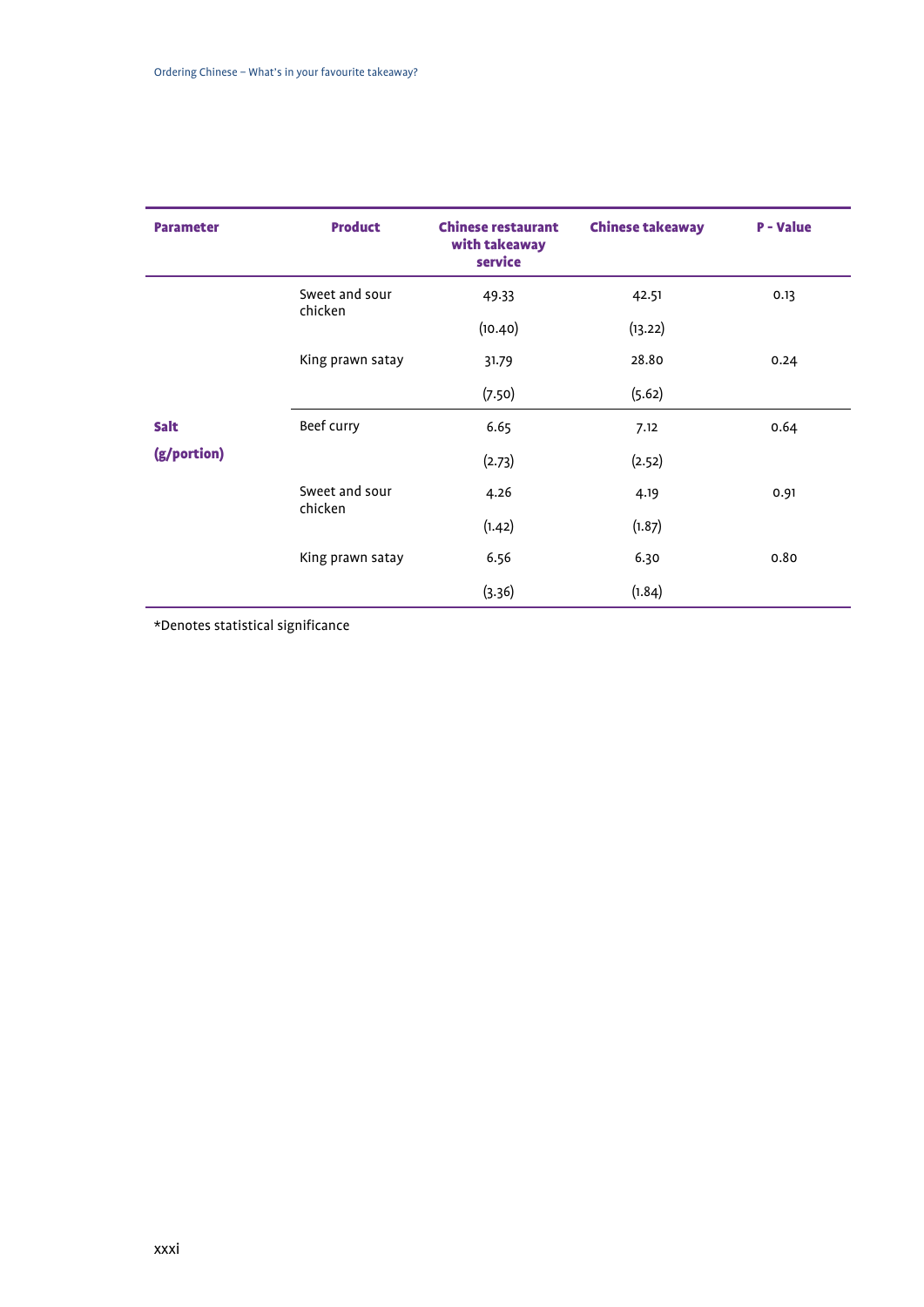| <b>Parameter</b>                    | <b>Product</b>     | <b>Chinese restaurant</b><br>with takeaway<br>service | <b>Chinese takeaway</b> | <b>P</b> - Value |
|-------------------------------------|--------------------|-------------------------------------------------------|-------------------------|------------------|
| <b>Weight (g/portion)</b>           | <b>Boiled rice</b> | 324.27                                                | 321.94                  | 0.88             |
|                                     |                    | (34.20)                                               | (31.76)                 |                  |
|                                     | Egg fried rice     | 359.68                                                | 358.72                  | 0.96             |
|                                     |                    | (47.78)                                               | (41.36)                 |                  |
| <b>Energy</b>                       | <b>Boiled rice</b> | 560.95                                                | 574.23                  | 0.605            |
| (kcal/portion)                      |                    | (51.24)                                               | (61.55)                 |                  |
|                                     | Egg fried rice     | 732.95                                                | 720.75                  | 0.802            |
|                                     |                    | (122.63)                                              | (82.29)                 |                  |
| <b>Total fat</b>                    | <b>Boiled rice</b> | 1.36                                                  | 1.87                    | 0.36             |
| (g/portion)                         |                    | (0.67)                                                | (1.47)                  |                  |
|                                     | Egg fried rice     | 13.94                                                 | 14.65                   | 0.74             |
|                                     |                    | (4.87)                                                | (4.39)                  |                  |
| <b>Saturated fat</b><br>(g/portion) | <b>Boiled</b> rice | 0.28                                                  | 0.41                    | 0.33             |
|                                     |                    | (0.17)                                                | (0.35)                  |                  |
|                                     | Egg fried rice     | 2.69                                                  | 2.71                    | 0.98             |
|                                     |                    | (0.97)                                                | (0.93)                  |                  |
| <b>Protein (g/ portion)</b>         | <b>Boiled rice</b> | 10.28                                                 | 11.55                   | 0.011            |
|                                     |                    | (0.88)                                                | (1.10)                  |                  |
|                                     | Egg fried rice     | 15.65                                                 | 15.38                   | 0.84             |
|                                     |                    | (2.99)                                                | (2.94)                  |                  |
| <b>Salt</b><br>(g/ portion)         | <b>Boiled rice</b> | 0.01                                                  | 0.01                    | 0.47             |
|                                     |                    | (0.01)                                                | (0.00)                  |                  |
|                                     | Egg fried rice     | 4.62                                                  | 3.37                    | 0.23             |
|                                     |                    | (2.51)                                                | (1.79)                  |                  |
|                                     |                    |                                                       |                         |                  |

### G: Comparisons in main rice varieties between outlets (per portion)

\*Denotes statistical significance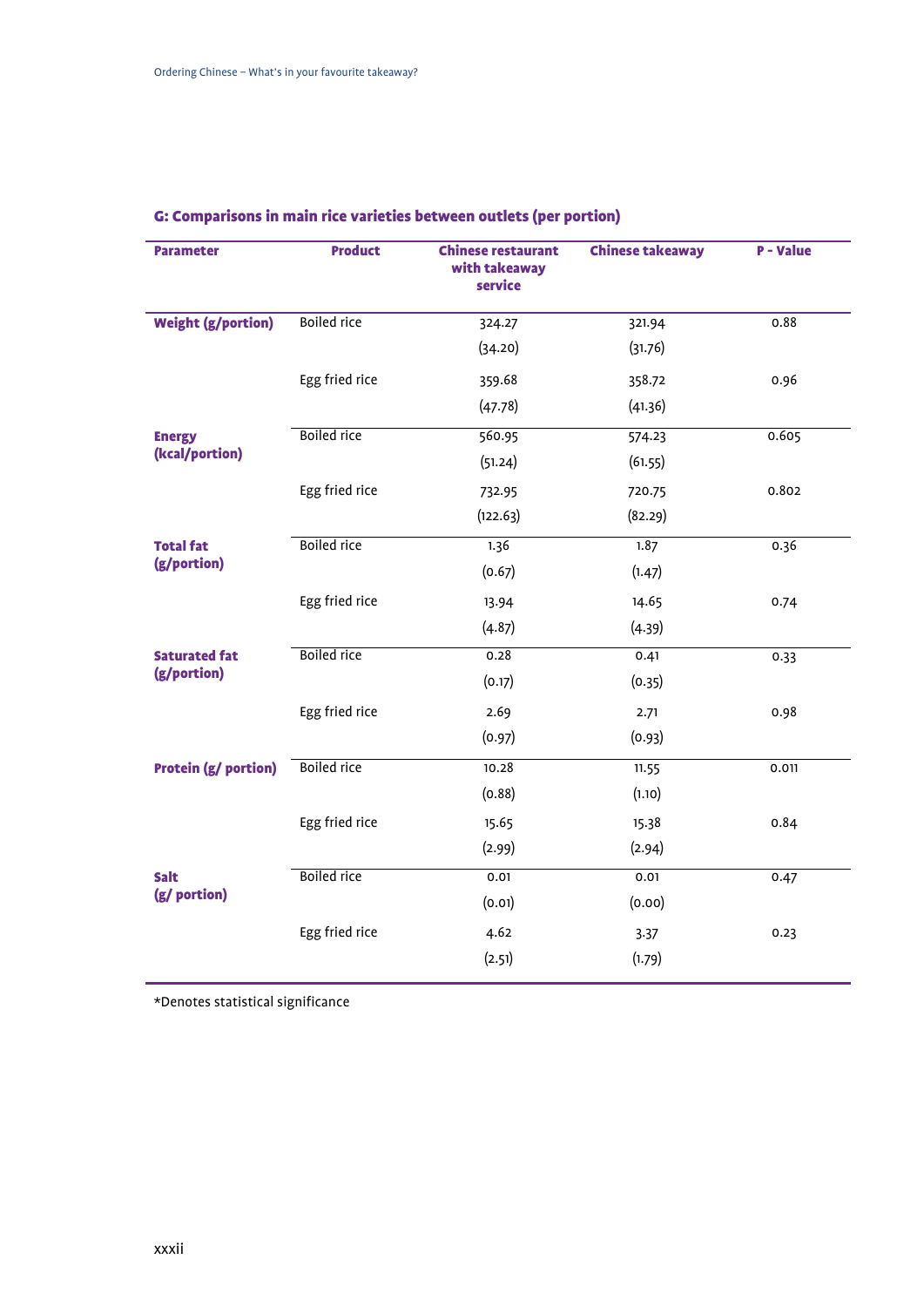## <span id="page-32-0"></span>References

- <span id="page-32-1"></span>1. Northern Ireland Statistics and Research Agency. (2007). Northern Ireland Health and Social Wellbeing Survey 2005/2006. Central Survey Unit, Department of Health, Social Services and Public Safety. Belfast
- <span id="page-32-2"></span>2. Irish Universities Nutrition Alliance. (2011). National Adult Nutrition Survey.
- <span id="page-32-4"></span>3. Harrington, J., et al. (2008). SLÁN 2007: Survey of Lifestyle, Attitudes and Nutrition in Ireland. Dietary Habits of the Irish Population, D.o.H.a. Children, Editor. The Stationery Office. Dublin.
- <span id="page-32-3"></span>4. Food Standards Agency and Department of Health. (2008/2009.). National Diet and Nutrition Survey - Headline results from Year 1 of the Rolling Programme.
- <span id="page-32-5"></span>5. Northern Ireland Statistics and Research Agency. (2007). Expenditure and Food Survey. Belfast.
- 6. Department of the Environment Food and Rural Affairs. (2008). Family Food Survey. London.
- 7. Central Statistics Office. (1999-2000). Household Budget Survey. Available from: [http://www.cso.ie/surveysandmethodologies/documents/pdf\\_docs/Expanding\\_HBS\\_Jul\\_06.](http://www.cso.ie/surveysandmethodologies/documents/pdf_docs/Expanding_HBS_Jul_06.pdf) [pdf.](http://www.cso.ie/surveysandmethodologies/documents/pdf_docs/Expanding_HBS_Jul_06.pdf)
- 8. Central Statistics Office. (2004/2005). Household Budget Survey. Available from: [http://www.cso.ie/releasespublications/documents/housing/hbsfinal/webcomplete.pdf.](http://www.cso.ie/releasespublications/documents/housing/hbsfinal/webcomplete.pdf)
- <span id="page-32-6"></span>9. O'Dwyer, N.A., et al. (2005). The influence of eating location on nutrient intakes in Irish adults: implications for developing food-based dietary guidelines. Public Health Nutrition.  $8(3)$ : p. 258-65.
- <span id="page-32-7"></span>10. O'Dwyer, N.A., et al. (2005). The temporal pattern of the contribution of fat to energy and of food groups to fat at various eating locations: implications for developing food-based dietary guidelines. Public Health Nutrition. 8(3): p. 249-57.
- <span id="page-32-8"></span>11. **safefood**. (2009). Chicken and Potato: Nutritional content of chicken and potato products in deli counters and takeaway outlets. Cork.
- 12. **safefood.** (2012). Pizza What's in that box? Nutrition takeout series. Cork.
- 13. **safefood.** (2011). Survey of salt levels in soup in catering establishments on the island of Ireland. Cork.
- 14. **safefood**. (2012). What's in that bun? Nutrition takeout series. Cork.
- <span id="page-32-9"></span>15. Hu, F.B., et al. (2000). Prospective study of major dietary patterns and risk of coronary heart disease in men. Am J Clin Nutr. 72(4): p. 912-21.
- <span id="page-32-10"></span>16. Mintel. (2011). *Ethnic Cuisine - Ireland.* London. p. pg 37-42.
- <span id="page-32-11"></span>17. The food and grocery experts. (20 February 2012). *GDAs for adults*. Available from: [http://www.igd.com/index.asp?id=1&fid=5&sid=42&tid=62&cid=446.](http://www.igd.com/index.asp?id=1&fid=5&sid=42&tid=62&cid=446)
- <span id="page-32-12"></span>18. Crawley, H. (2002). *Food Portion Size*. Third ed. Food Standards Agency. London: The Stationary Office.